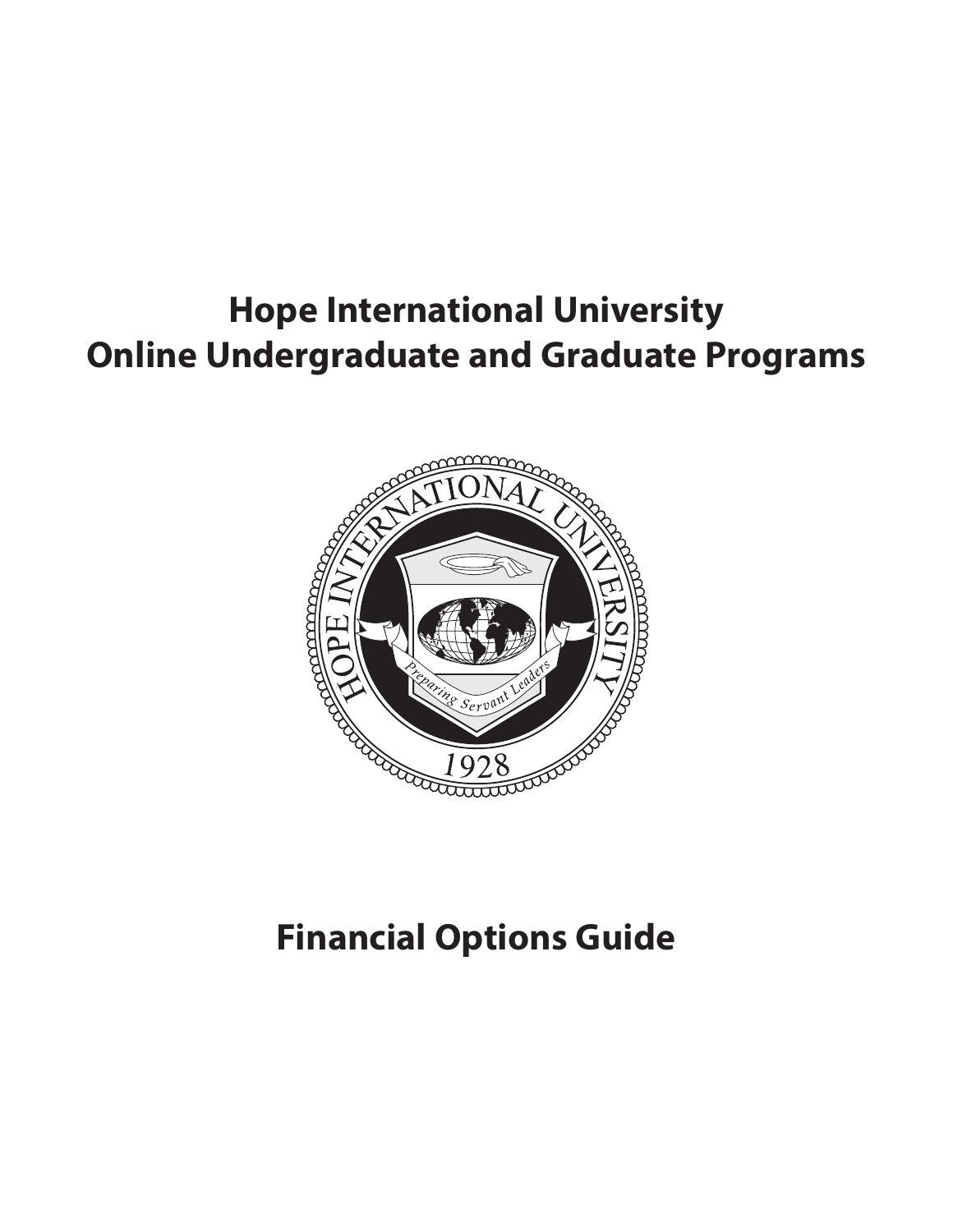#### **Overview of Financial Aid Process and Philosophy**

We are pleased you have chosen to complete your education at Hope International University (HIU).

Investing in a high quality education for the future may be one of the most important decisions and investments an individual can make. Cost should not be the final determining factor in selecting the right university; nevertheless, applicants should have a clear understanding of expenses in mind when making a final choice.

Students enrolled at HIU may be eligible to receive federal and/or state funding if they meet certain criteria. This Financial Options Guide will assist you in understanding how your financial aid eligibility is determined, the types of funding programs available, how aid is disbursed, and how you can maintain eligibility.

We would like to take this opportunity to provide you with information concerning your various payment options. Please take a moment to read through the information provided.

The Financial Aid and Student Accounts staff is available to assist you from 8:00 am to 5:00 pm Monday through Friday. You can reach us by phone at (714) 879-3901 extension 2202 or by the emails and extensions provided below.

- ❏ Shannon O'Shields, Director, Student Financial Services DMFT/MFT Graduate Student soshields@hiu.edu (714) 879-3901 extension 2207
- ❏ Kelli Sprouse, Assistant Director Online Undergraduate Students MSC, MBA, Ministry & Education Graduate Student ksprouse@hiu.edu (402) 238-7104

After you have completed the appropriate paperwork, been accepted into the program, and your schedule has been determined, Student Accounts will be able to provide you with your estimated charges for your registered coursework. Your account information can be viewed via your student portal at my.hiu.edu. Paper statements are available upon request.

We look forward to helping you further your educational goals. Please call with any questions.

Thank you,

Shannon O'Shields Director of Student Financial Services Hope International University 2500 East Nutwood Avenue Fullerton, CA 92831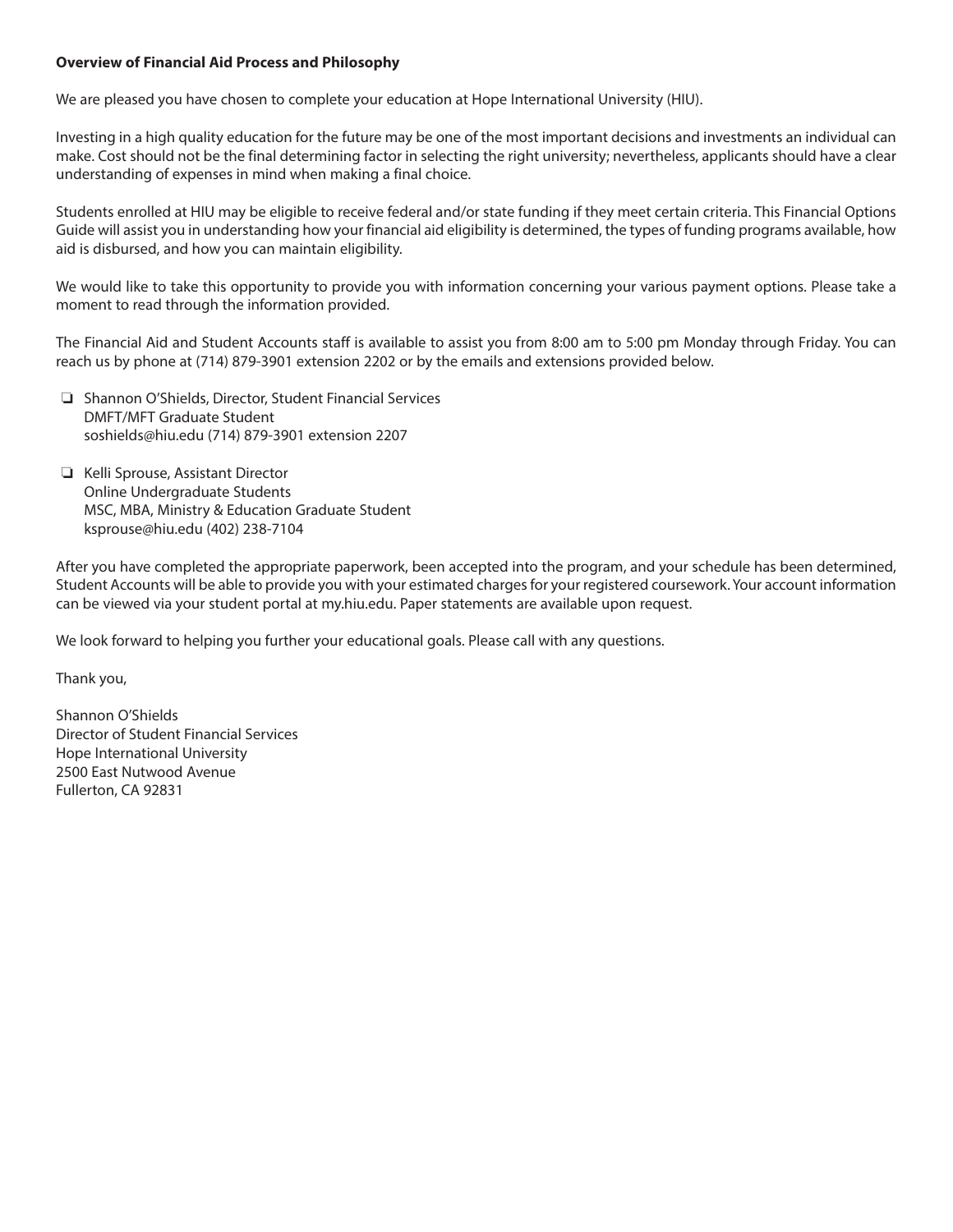**Student Financial Services**



### Student Accounts Department Financial Options *2500 E. Nutwood Ave.*

*Fullerton, CA 92831 (714) 879-3901 x2202 FAX (714) 681-7421*

Hope International University provides the following options for meeting your financial obligations. Please select one or more:

❏ Single Payment Plan

The Single Payment Plan requires payment for the entire term (trimester or semester) before the start of the term.

❏ Third Party Plan

If your company or church is covering your tuition charges, you may qualify for this plan. The third party will need to sign our Tuition Reimbursement/Private Scholarship Acknowledgement form. Please complete the enclosed form.

❏ Monthly Payment Plan

A monthly payment option is available for students who would like to have their balance divided into equal monthly payments (balance must be paid off at end of term), or for those who are anticipating a balance due as a result of charges in excess of their financial aid. To set up the monthly payment plan, please contact the Student Accounts Department at (714) 879-3901 ext 2202. Payments are due on the 1st of each month. A late fee of \$50.00 is applied on the  $1<sup>st</sup>$  of the month.

|                                                           | □ Military Benefits □ Tuition Assistance □ Post 9/11 - Percentage _______ □ Chapter 30 □ Chapter 31 |  |  |
|-----------------------------------------------------------|-----------------------------------------------------------------------------------------------------|--|--|
| $\Box$ Chapter 35 $\Box$ Chapter 1606 $\Box$ Chapter 1607 |                                                                                                     |  |  |

❏ Financial Aid Plan

You may be eligible for financial aid to help cover your tuition charges. To determine if you qualify, you must complete the following prior to the start of class:

FAFSA Master Promissory Note Loan Entrance Counseling Student Authorization Form Any additional documents requested from the Office of Financial Aid

For more information please contact the Financial Aid Office at (714) 879-3901 ext. 2202

I have read and fully understand the information outlined in the Financial Options Guide. I agree that the terms and conditions of payment are not contingent upon receipt of grade, transcript, invoice, statement, reimbursement by my employer, or financial aid eligibility.

I understand that I am financially responsible for any and all charges incurred from registered coursework, regardless of participation. I also understand that I may be charged all or a portion of dropped coursework as outline in the university catalog and this Financial Options Guide.

I also agree to notify Hope International University of any changes to my current contact information including mailing address, email address, and phone number at the time those changes go into effect.

I understand I am responsible for checking my HIU email as important correspondence will be sent to this email address.

*Student Signature Date*

\_\_\_\_\_\_\_\_\_\_\_\_\_\_\_\_\_\_\_\_\_\_\_\_\_\_\_\_\_\_\_\_\_\_\_\_\_\_\_\_\_\_\_\_\_\_\_\_\_\_\_\_\_\_\_\_\_\_\_\_\_\_\_ \_\_\_\_\_\_\_\_\_\_\_\_\_\_\_\_\_\_\_\_\_\_\_\_\_\_\_\_\_\_\_\_\_\_\_\_\_\_\_\_\_\_\_\_\_\_\_\_\_

\_\_\_\_\_\_\_\_\_\_\_\_\_\_\_\_\_\_\_\_\_\_\_\_\_\_\_\_\_\_\_\_\_\_\_\_\_\_\_\_\_\_\_\_\_\_\_\_\_\_\_\_\_\_\_\_\_\_\_\_\_\_\_ \_\_\_\_\_\_\_\_\_\_\_\_\_\_\_\_\_\_\_\_\_\_\_\_\_\_\_\_\_\_\_\_\_\_\_\_\_\_\_\_\_\_\_\_\_\_\_\_\_ *Student Name (Please Print) Student ID#*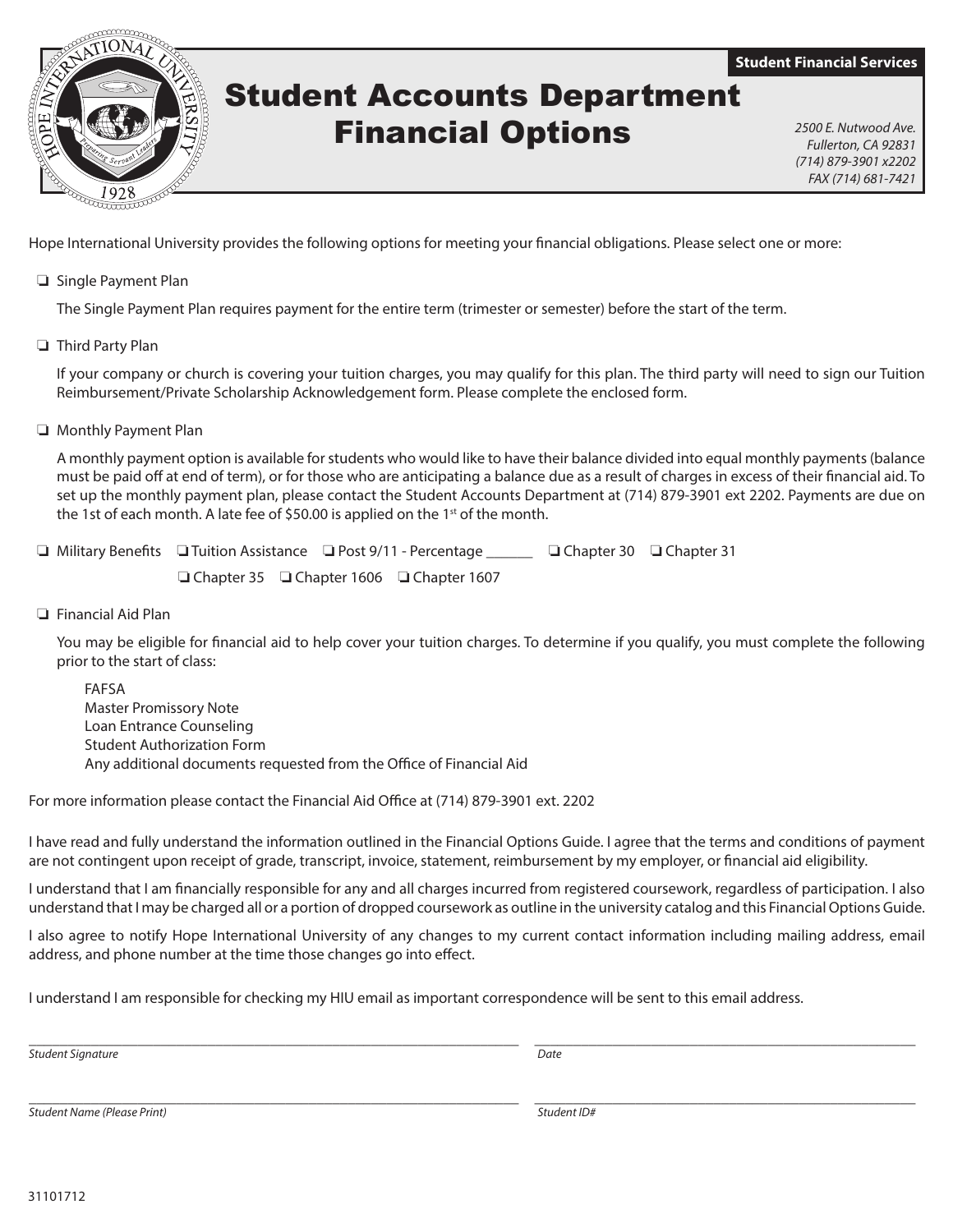|                                                                                                                                                             |                              | <b>Student Financial Services</b>           |
|-------------------------------------------------------------------------------------------------------------------------------------------------------------|------------------------------|---------------------------------------------|
|                                                                                                                                                             | <b>Tuition Reimbursement</b> |                                             |
|                                                                                                                                                             | <b>Private Scholarship</b>   | 2500 E. Nutwood Ave.                        |
|                                                                                                                                                             | <b>Acknowledgement</b>       | Fullerton, CA 92831<br>(714) 879-3901 x2202 |
|                                                                                                                                                             |                              | FAX (714) 681-7421                          |
|                                                                                                                                                             |                              |                                             |
| <b>Student Section:</b>                                                                                                                                     |                              |                                             |
|                                                                                                                                                             |                              |                                             |
|                                                                                                                                                             |                              |                                             |
| In order for me to receive this private scholarship:                                                                                                        |                              |                                             |
|                                                                                                                                                             |                              |                                             |
|                                                                                                                                                             |                              |                                             |
| I understand that the collecting of these funds is my ultimate responsibility. If payment is not received from the private institution by                   |                              |                                             |
| October 1, 2022, for the Fall Semester and March 1, 2023, for the Spring Semester. I will send payment for the amount due. Please                           |                              |                                             |
| initial.                                                                                                                                                    |                              |                                             |
| I understand that if payment is not received that I may be withheld from continuing in my current/future courses, registering, or graduating.               |                              |                                             |
|                                                                                                                                                             |                              |                                             |
| <b>Scholarship Donor/Organization Section:</b>                                                                                                              |                              |                                             |
|                                                                                                                                                             |                              |                                             |
|                                                                                                                                                             |                              |                                             |
|                                                                                                                                                             |                              |                                             |
| We promise to scholarship the above named student in the amount of $\frac{2}{2}$ Sending $\frac{2}{2}$ Sending $\frac{2}{2}$ each time.                     |                              |                                             |
| The scholarship will be paid to the school on a (check one) $\Box$ semesterly $\Box$ monthly $\Box$ one time basis. Please note that no bills will be sent. |                              |                                             |
| We promise to complete the payment of all funds by October 1, 2022, for the Fall and March 1, 2023, for the<br><b>Spring Semester.</b>                      |                              |                                             |
| We promise, that if there is a change in the amount of the original award, that we will immediately notify the school in writing.                           |                              |                                             |
|                                                                                                                                                             |                              |                                             |
|                                                                                                                                                             |                              |                                             |
|                                                                                                                                                             |                              |                                             |
|                                                                                                                                                             |                              |                                             |

*Student's Signature Certifying Official for the Private Institution*

*This document must be returned to the office of Student Account Department before this award can be counted as credit against the account. No refunds will be issued on these funds until the monies have been received by the institution and have been posted to the student's account. (Please do not send funds intending the University to release them for books or personal living expenses. Please send these funds directly to the students.)*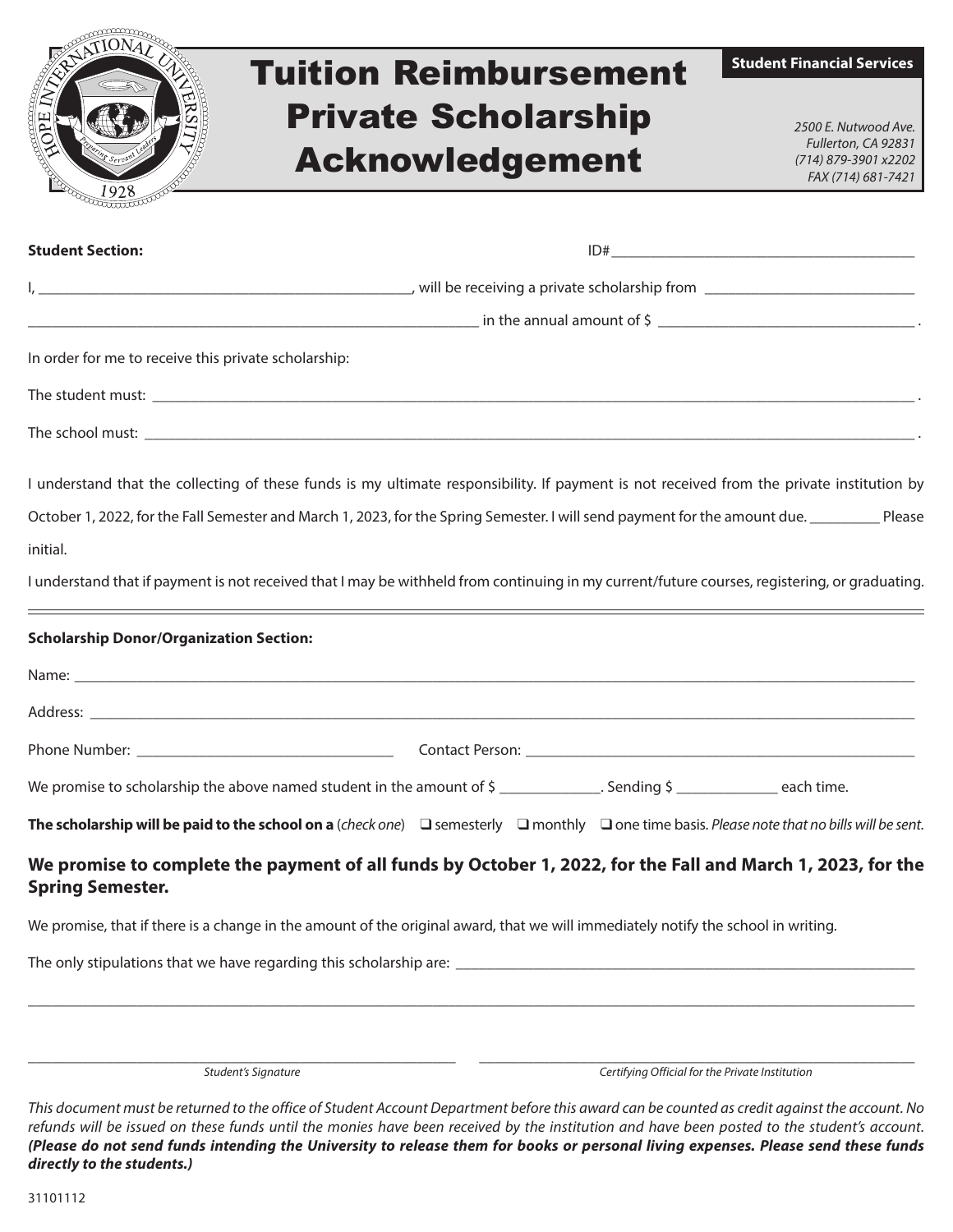# Graduate Student Authorization Form *2500 E. Nutwood Ave.* **2022-2023 Academic Year** (714) 879-3901 x2202

*Fullerton, CA 92831*

**Student Financial Services**

This form is required for all new students and is valid for the entire enrollment for the graduate students at Hope International University. Please complete and return to the Financial Aid Office. If you wish to make any changes to your information on this form during your enrollment, please see the Office of Financial Aid to make updates.

| I plan to enroll for:               | $\Box$ Fall 2022<br>$\square$ Summer 2022<br>(MFT/DMFT/MSC)                                          | Spring 2023                                                                                                                                              |  |
|-------------------------------------|------------------------------------------------------------------------------------------------------|----------------------------------------------------------------------------------------------------------------------------------------------------------|--|
| I plan to take the following units: | the control of the control of the control of                                                         |                                                                                                                                                          |  |
|                                     | I am participating in a sport: $\Box$ Yes $\Box$ No I will be living on Campus: $\Box$ Yes $\Box$ No |                                                                                                                                                          |  |
| of your award.                      |                                                                                                      | NOTE: Please notify the Financial Aid office if any enrollment information changes. Any changes in your enrollment could significantly impact the amount |  |
| <b>AUTHORIZATION</b>                |                                                                                                      |                                                                                                                                                          |  |
|                                     | (Please initial) I authorize Hope International University to discuss my financial aid file with:    |                                                                                                                                                          |  |
|                                     |                                                                                                      | (Check all that apply) $\Box$ myself only $\Box$ my Spouse name: $\Box$ Parent's name:                                                                   |  |
|                                     |                                                                                                      |                                                                                                                                                          |  |
|                                     | STATEMENT REGARDING CREDIT BALANCES AND AUTHORIZATION TO APPLY FUNDS                                 |                                                                                                                                                          |  |
|                                     |                                                                                                      | I authorize Hope International University to apply all Title IV financial aid toward my tuition for the classes scheduled during my enrollment.          |  |

I recognize I am responsible for incurred expenses not covered by my financial aid for each term.

I am aware that if my payment and/or total financial aid amount exceeds my current tuition, fees and other allowable charges have been paid, my account will have a credit balance. If granted approval by the Department of Education, I am requesting that the balance be handled in the following manner:

- ❑ Yes ❑ No 1. The school should retain any existing credit balance on my account to be applied to future charges or to be disbursed to me at my request.
- ❑ Yes ❑ No 2. In the event I do not request the funds prior to leaving school, or at the end of the academic year, the school should return the credit balance to the Department of Education as payment on my student loan.

I understand that if I do not authorize the above that 1) the University will still retain federal funds to pay for current outstanding institutional charges, to include tuition charges, technology fee charges ad administrative fees; and 2) subsequent to the University disbursing aid, I will need to pay for future courses before beginning class. By signing this form I verify that all the information reported on this form is true and correct.

**Note: This authorization is valid for the entire period of enrollment at Hope International University. However, excess funds will be distributed at the end of each loan period, as required under Title IV regulations. I understand that I may withdraw my approval for any one or all of these authorizations at any time. This may be accomplished by contacting my accounting department in writing. I also understand that a cancellation or modification of this Authorization will be effective for disbursements processed after the date Hope International University received the change, and will not affect funds already retained.**

By filling out my name and submitting this application, I agree to the above statements.

Student's Name: \_\_\_\_\_\_\_\_\_\_\_\_\_\_\_\_\_\_\_\_\_\_\_\_\_\_\_\_\_\_\_\_\_\_\_\_\_\_\_\_\_\_\_\_\_\_\_\_\_\_\_\_\_\_\_\_\_\_\_\_\_\_\_\_\_\_\_\_\_ Date: \_\_\_\_\_\_\_\_\_\_\_\_\_\_\_\_\_\_\_\_\_\_\_\_\_\_\_\_\_\_

**Roddenson Property**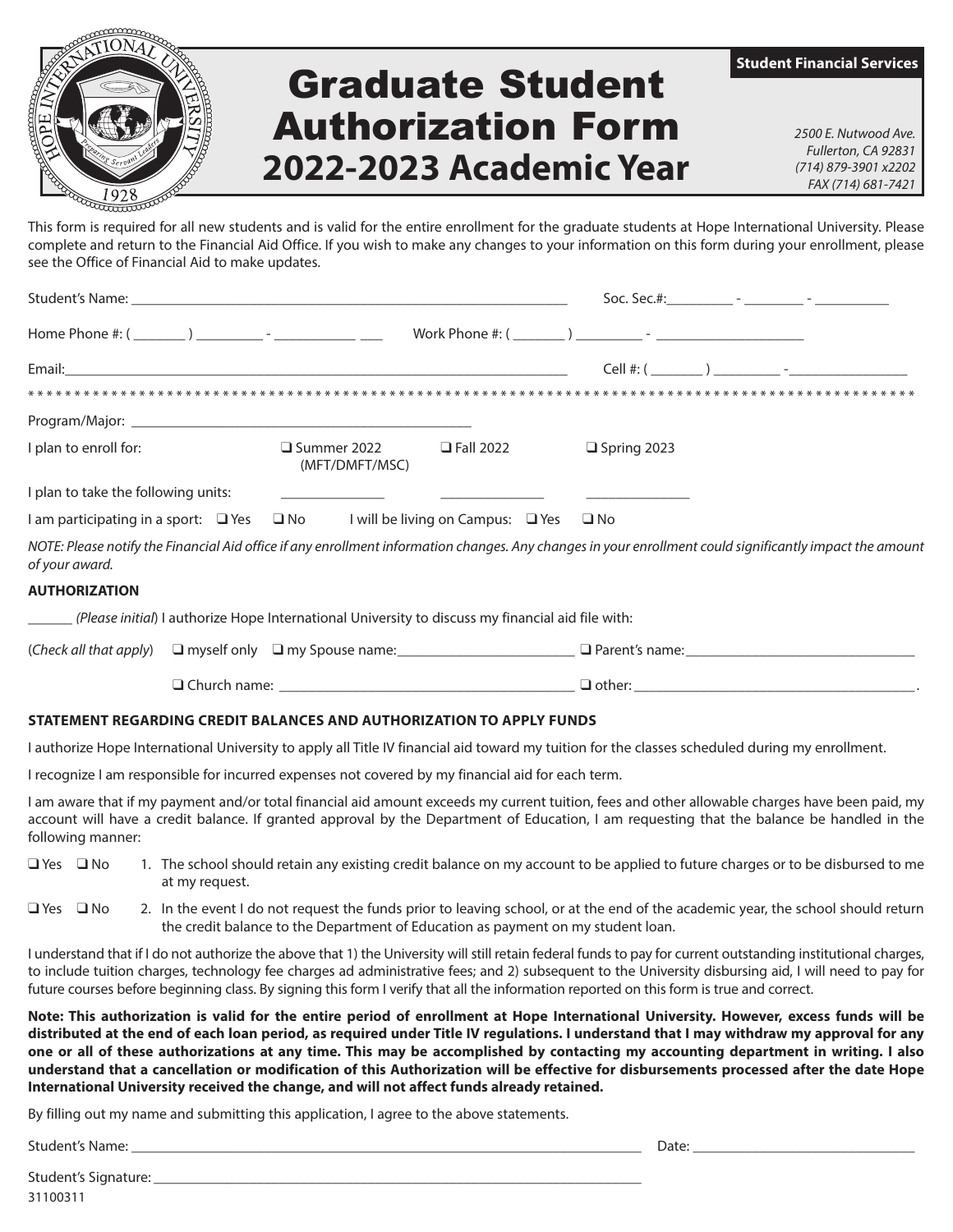

## Satisfactory Academic Progress Policy Graduate

**Student Financial Services**

*2500 E. Nutwood Ave. Fullerton, CA 92831 USA (714) 879-3901 x2202 FAX (714) 681-7421*

Students attending Hope International University who wish to receive financial aid, in addition to meeting other eligibility criteria, must be in good academic standing and making satisfactory academic progress in their degree or certificate program.

#### **Quality of Progress** (Good Academic Standing)

- Students receiving financial aid must maintain a minimum 3.0 GPA each term and cumulatively.
- GPA's are reviewed each term.
- Students who fail to maintain the minimum GPA will be placed on financial aid "warning"/probation and given one semester to raise their GPA to the required minimum. If GPA is not met at the end of the warning period, financial aid will be suspended.
- Students admitted to the University with status other than "Clear" may be placed on Financial Aid Probation, or may be ineligible for aid until the minimum GPA, and/or other requirements are attained.
- Failure to properly withdraw from school, producing "F" grades, may result in the return of financial aid.

#### **Quantity of Progress** (Unit Completion Requirement)

• Students receiving aid must make forward movement toward their degree completion as follows:

| Graduates             |  |  |  |
|-----------------------|--|--|--|
| Full-time $= 8$ units |  |  |  |
| $3/4$ time = 6 units  |  |  |  |
| $1/2$ time = 4 units  |  |  |  |

- Unit completion is reviewed each term.
- The following grades are considered to demonstrate satisfactory course completion: A, B, C, D, and Credit. Grades that do not demonstrate course completion are: F, No Credit, Incomplete, W.
- Students are eligible to receive financial aid for up to 9 units for repeat courses for which a failing grade was given. Student are eligible to receive financial aid once for repeat of a previously passed course.
- Remedial or pre-requisite work may be considered if the course work is specifically prescribed by the student's academic advisor.
- Students who fail to complete at least two-thirds of all units in which they originally enroll, or withdraw from 2 courses during one term are subject to a financial aid "warning". Financial Aid suspension will be placed on the student if failure to complete at least 75% of units enrolled, or 2 withdraws occur any additional time during enrollment in the graduate program.
- Students have one opportunity to appeal a financial aid suspension on quantitative or qualitative measures during their enrollment in the graduate program at Hope International University. Approval of appeal is not guaranteed.
- Financial aid may be reinstated to a suspended student when they achieve completion of deficient units and/or raised their GPA to the required minimum.

#### **Quantity of Progress** (Maximum Time Frame)

• Students requesting aid are expected to complete their academic program within a reasonable time frame (including transfer units) as follows:

| <b>Teacher Credential</b> | 30 units | (45 units attempted)  |
|---------------------------|----------|-----------------------|
| MEd                       | 30 units | (45 units attempted)  |
| TC/MEd                    | 42 units | (63 units attempted)  |
| MBA                       | 36 units | (54 units attempted)  |
| MFT                       | 60 units | (90 units attempted)  |
| <b>MSCP</b>               | 61 units | (92 units attempted)  |
| MA Ministry/Music         | 36 units | (54 units attempted)  |
| MSM                       | 30 units | (45 units attempted)  |
| MCM                       | 49 units | (74 units attempted)  |
| MDIV                      | 72 units | (108 units attempted) |
| MS Counseling Psy         | 61 units | (92 units attempted)  |
| DMFT                      | 60 units | (90 units attempted)  |
|                           |          |                       |

- Time frame is reviewed each term.
- All semesters attended will be used in calculating quantity of progress regardless if financial aid was received at that time.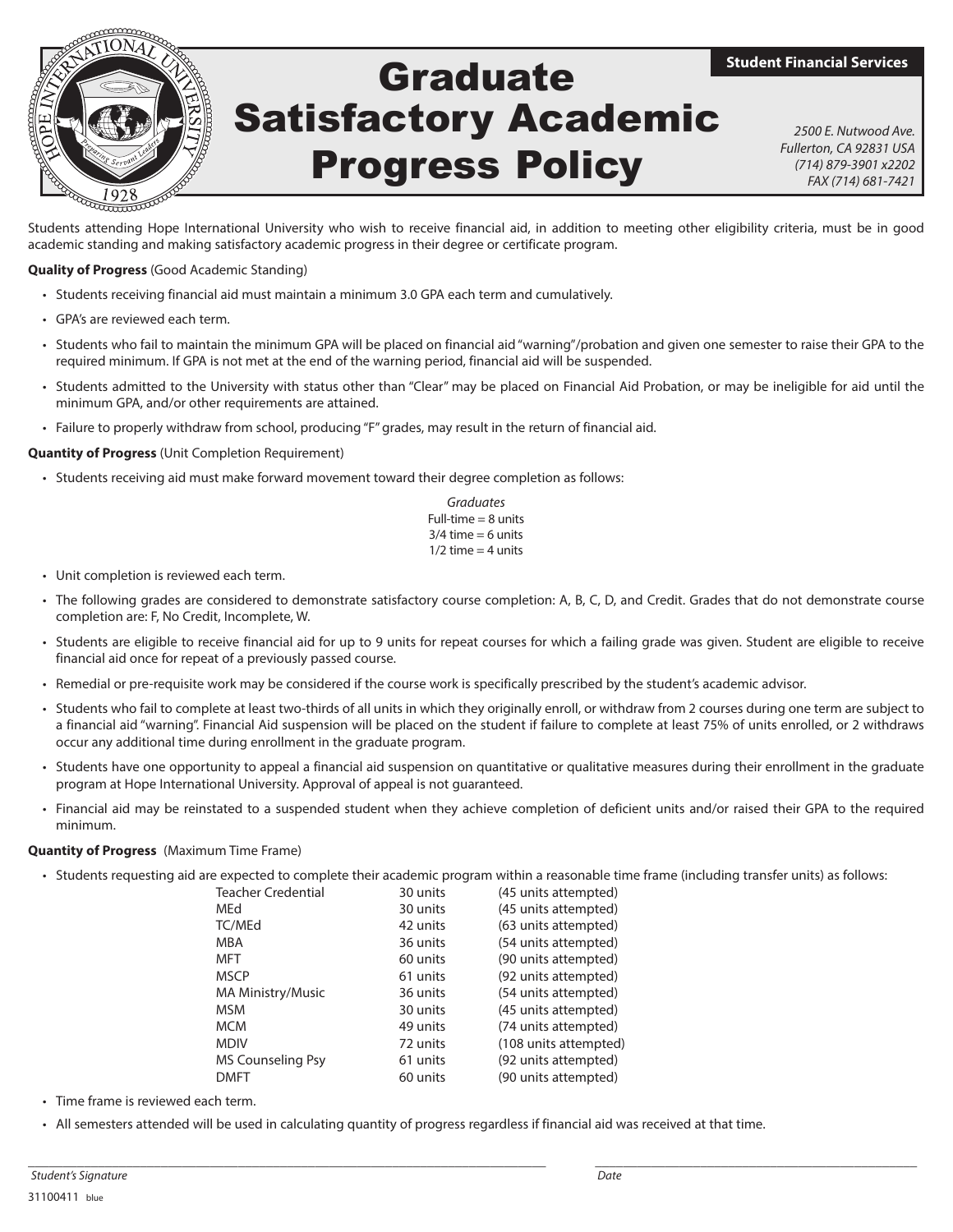

*Fullerton, CA 92831*

This form is required for all new students and is valid for the entire enrollment for the online undergraduate students at Hope International University. Please complete and return to the Financial Aid Office. If you wish to make any changes to your information on this form during your enrollment, please see the Office of Financial Aid to make updates.

| $\Box$ Fall 2022 $\Box$ Spring 2023<br>I plan to enroll for:                                                                                                                                                                                                                                                                                                                                                                                                                                                                                                                                                                                                                                                                                                                            |  |  |
|-----------------------------------------------------------------------------------------------------------------------------------------------------------------------------------------------------------------------------------------------------------------------------------------------------------------------------------------------------------------------------------------------------------------------------------------------------------------------------------------------------------------------------------------------------------------------------------------------------------------------------------------------------------------------------------------------------------------------------------------------------------------------------------------|--|--|
| I plan to take the following units:                                                                                                                                                                                                                                                                                                                                                                                                                                                                                                                                                                                                                                                                                                                                                     |  |  |
| I am participating in a sport: □ Yes □ No I will be living on Campus: □ Yes □ No                                                                                                                                                                                                                                                                                                                                                                                                                                                                                                                                                                                                                                                                                                        |  |  |
| NOTE: Please notify the Financial Aid office if any enrollment information changes. Any changes in your enrollment could significantly impact the<br>amount of your award.                                                                                                                                                                                                                                                                                                                                                                                                                                                                                                                                                                                                              |  |  |
| <b>AUTHORIZATION</b>                                                                                                                                                                                                                                                                                                                                                                                                                                                                                                                                                                                                                                                                                                                                                                    |  |  |
| (Please initial) I authorize Hope International University to discuss my financial aid file with:                                                                                                                                                                                                                                                                                                                                                                                                                                                                                                                                                                                                                                                                                       |  |  |
|                                                                                                                                                                                                                                                                                                                                                                                                                                                                                                                                                                                                                                                                                                                                                                                         |  |  |
| $\Box$ Church name: $\Box$ Other: $\Box$ Other:                                                                                                                                                                                                                                                                                                                                                                                                                                                                                                                                                                                                                                                                                                                                         |  |  |
| STATEMENT REGARDING CREDIT BALANCES AND AUTHORIZATION TO APPLY FUNDS                                                                                                                                                                                                                                                                                                                                                                                                                                                                                                                                                                                                                                                                                                                    |  |  |
| I authorize Hope International University to apply all Title IV financial aid toward my tuition for the classes scheduled during my enrollment.                                                                                                                                                                                                                                                                                                                                                                                                                                                                                                                                                                                                                                         |  |  |
| I recognize I am responsible for incurred expenses not covered by my financial aid for each term.                                                                                                                                                                                                                                                                                                                                                                                                                                                                                                                                                                                                                                                                                       |  |  |
| I am aware that if my payment and/or total financial aid amount exceeds my current tuition, fees and other allowable charges have been paid, my<br>account will have a credit balance. If granted approval by the Department of Education, I am requesting that the balance be handled in the<br>following manner:                                                                                                                                                                                                                                                                                                                                                                                                                                                                      |  |  |
| $\Box$ Yes $\Box$ No<br>1. The school should retain any existing credit balance on my account to be applied to future charges or to be disbursed to me<br>at my request.                                                                                                                                                                                                                                                                                                                                                                                                                                                                                                                                                                                                                |  |  |
| $\Box$ Yes $\Box$ No<br>2. In the event I do not request the funds prior to leaving school, or at the end of the academic year, the school should return<br>the credit balance to the Department of Education as payment on my student loan.                                                                                                                                                                                                                                                                                                                                                                                                                                                                                                                                            |  |  |
| I understand that if I do not authorize the above that 1) the University will still retain federal funds to pay for current outstanding institutional charges,<br>to include tuition charges, technology fee charges ad administrative fees; and 2) subsequent to the University disbursing aid, I will need to pay for<br>future courses before beginning class. By signing this form I verify that all the information reported on this form is true and correct.                                                                                                                                                                                                                                                                                                                     |  |  |
| Note: This authorization is valid for the entire period of enrollment at Hope International University. However, excess funds will be<br>distributed at the end of each loan period, as required under Title IV regulations. I understand that I may withdraw my approval for any<br>one or all of these authorizations at any time. This may be accomplished by contacting my accounting department in writing. I also<br>understand that a cancellation or modification of this Authorization will be effective for disbursements processed after the date Hope<br>International University received the change, and will not affect funds already retained.<br><b>PERSONAL PROPERTY AND ARRANGEMENT CONTROLLER CONTROLLER CONTROLLER CONTROLLER CONTROLLER CONTROLLER CONTROLLER</b> |  |  |

By filling out my name and submitting this application, I agree to the above statements.

| Student's Name:                   | Date: |
|-----------------------------------|-------|
| Student's Signature:              |       |
| Parent Signature (if applicable): | Date: |

31101512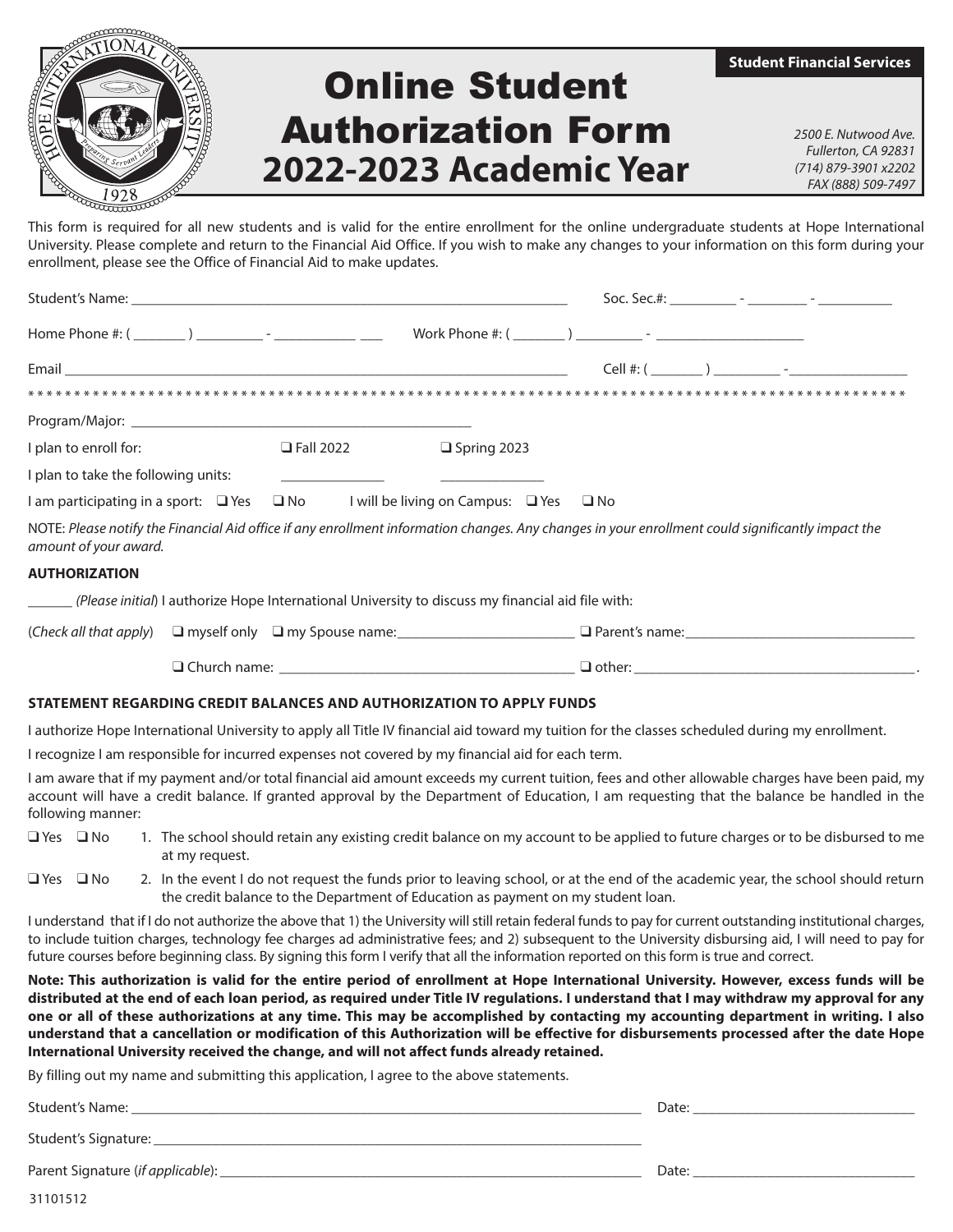**Student Enrollment Status**. Online undergraduate programs operate on a semester system; fall and spring. Full time enrollment is classified as 12 units per semester and half time enrollment is classified as 6 units per semester.

**Satisfactory Progress for Financial Aid.** To maintain eligibility for financial aid, students must remain in good academic standing and make satisfactory academic progress in their degree programs. "Satisfactory progress" includes:

- 1. Quality of Progress (*Good Academic Standing*):
	- Financial aid recipients must maintain a minimum cumulative and semester grade point average (*GPA*) of 2.0 in an undergraduate program.
	- GPAs are reviewed at the end of each semester.
	- Students who fail to maintain the minimum GPA will be placed on financial aid "warning"/probation and given one term to raise their GPA to the required minimum. If minimum GPA is not met at end of the warning term, financial aid will be suspended.
	- Students entering the program with an academic probation status will be placed on *financial aid probation.* Further aid renewal depends on the student's academic achievement during the first term.
- 2. Quantity of Progress (*Unit Completion Requirement*):
	- Students must complete all courses for which they receive financial aid.
	- The following grades demonstrate satisfactory course completion: A, B, C, D, or CR. Grades that do not demonstrate course completion are F, NC, Incomplete, or W.
	- As explained above, students will not receive unearned financial aid for courses from which they withdraw. Such courses are not counted for purposes of determining the number of units students must complete per academic year.
	- Students are eligible to receive financial aid for up to 9 units of repeat courses for which a failing grade was given.

Students are eligible to receive financial aid once for repeat of a previously passed course

• Remedial or prerequisite coursework may qualify for financial aid if the student's academic advisor specifically approves it.

 Students who fail to complete at least 75% of all units in which they originally enroll, or withdraw from 2 courses during one term, are subject to a financial aid warning. Financial aid suspension will occur if failure to complete at least two-thirds of units enrolled, or 2 withdraws occur again after warning is implemented.

Students have one opportunity to appeal a financial aid suspension during their enrollment. Approval of appeal is not guaranteed.

 Financial Aid may be reinstated to a suspended student when they achieve completion of deficient units and/or raise their GPA to the required minimum.

3. Quantity of Progress (*Maximum Time Frame*):

| Associate of Arts                      | 60 units | (90 units attempted)                      |
|----------------------------------------|----------|-------------------------------------------|
| B.S. in Christian Ministry             | 48 units | $(72 \text{ units attempted})^*$          |
| B.S. in Human Development              | 46 units | $(69 \text{ units attempted})^*$          |
| <b>B.S. in Intercultural Studies</b>   | 48 units | $(72 \text{ units attempted})^*$          |
| <b>B.A.</b> in Business Administration | 48 units | $(67 \text{ units}$ attempted)*           |
| Multiple Subject Credential            | 30 units | (45 units attempted)                      |
| Single Subject Credential              | 30 units | (45 units attempted)                      |
|                                        |          | *Excluding General Education requirements |

**Appeal Process.** At the time of financial aid suspension notice, students are informed how to download a "Financial Aid Appeal Form" via the HIU website.

When filing an appeal, it is essential that a full explanation is provided along with any documentation (if necessary), verifying the circumstances that led to the inability to meet the minimum requirements.

A definite plan towards graduation must be established and outlined with the student's academic advisor. Failure to follow this academic plan may be used as a basis for future denial of financial aid. A signature from the academic advisor is required before consideration will be made.

 $\overline{\phantom{a}}$  , and the state of the state of the state of the state of the state of the state of the state of the state of the state of the state of the state of the state of the state of the state of the state of the stat

If the appeal is denied, the financial aid office will provide information regarding alternatives available. These options may include:

- 1. Payment plan established by Student Accounts Department
- 2. Private Loans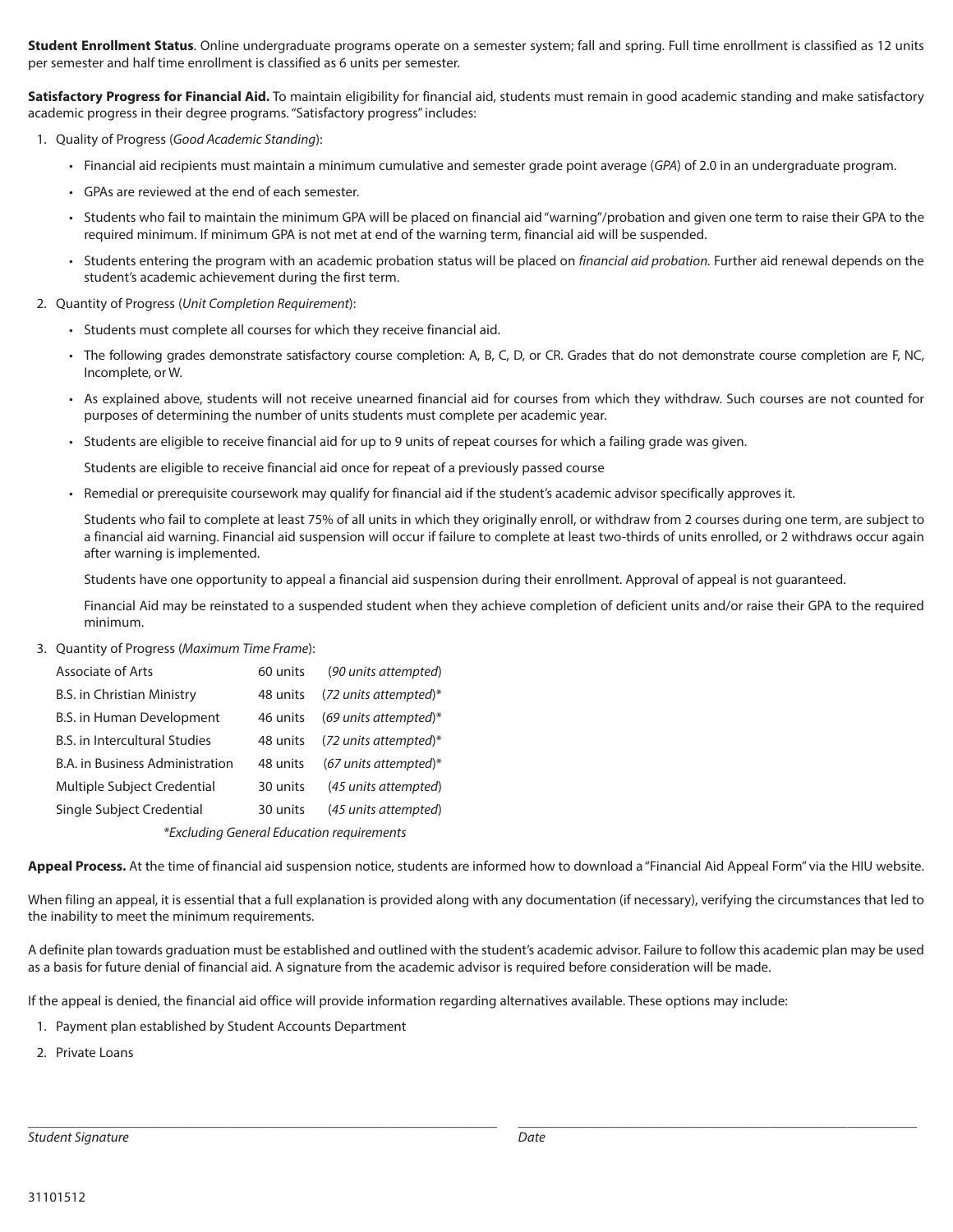**Student Financial Services**



**Policies and Procedures** 2500 E. Nutwood Ave.

*Fullerton, CA 92831 (714) 879-3901 x2202 FAX (714) 681-7421*

**Credit Cards Accepted** Visa, MasterCard, and Discover are accepted if you are the authorized signer on the card.

#### **Changing Financial Options**

You may change your Primary Finance Option while attending Hope International University, provided that you are in compliance with your current finance option. In order to change plans, you must submit your change in writing. All changes must be approved by the Student Accounts prior to becoming effective.

#### **Late Fees**

A late fee of \$50 will be assessed for each failed payment occurrence.

A late paperwork fee of \$50 will be assessed after week three of each semester for requested documents that have not been received. This fee will be added each month until all documents are collected.

#### **Diploma Release**

Diplomas are released for students only when their account is paid in full. Transcripts are \$10.00 each and should be requested in writing from the Registrar's Office

**Graduation** Participation in graduation is granted only when account is paid in full.

#### **Withdrawal**

When withdrawing from class, it is your responsibility to notify Hope International University and your instructor so a grade of "W" (Withdraw) can be posted for your class. If you fail to notify the instructor and the University, a grade of "F" (Fail) will be recorded.

Financial aid will not be applied to any withdrawn course that is not assessed 100% tuition.

If you wish to withdraw from HIU, you must notify your Academic Advisor. Upon receipt of your notification, HIU will audit your account, cancel any financial aid in process, and process any refunds as detailed under "Refund Policy" that may be due, or collect payment for any outstanding balance.

*Note: Withdrawal from a course or changing your academic calendar may reduce or eliminate your financial aid award. Two withdraws within one term could result in financial aid probation or suspension. Please consult with your financial aid counselor prior to withdrawing from courses.*

*Note: HIU reserves the right to change its tuition rate and fees at any time. Current fees can be found on our website at www.hiu.edu and in our catalog.*

#### **Refund Schedule**

#### **5-10 Week Session/Module**

- Before opening date of a course, 100% refund of tuition
- Before 2<sup>nd</sup> week begins, 80% refund of tuition
- Before 3rd week begins, 60% refund of tuition
- After the  $3^{rd}$  week begins, NO REFUND

#### **15-16 Week Term**

- Within the first week of the semester, 90% refund of tuition
- Within the second and third weeks of the semester, 60% refund of tuition
- Within the fourth and fifth weeks of the semester, 30% refund of tuition
- After the fifth week of the semester, NO REFUND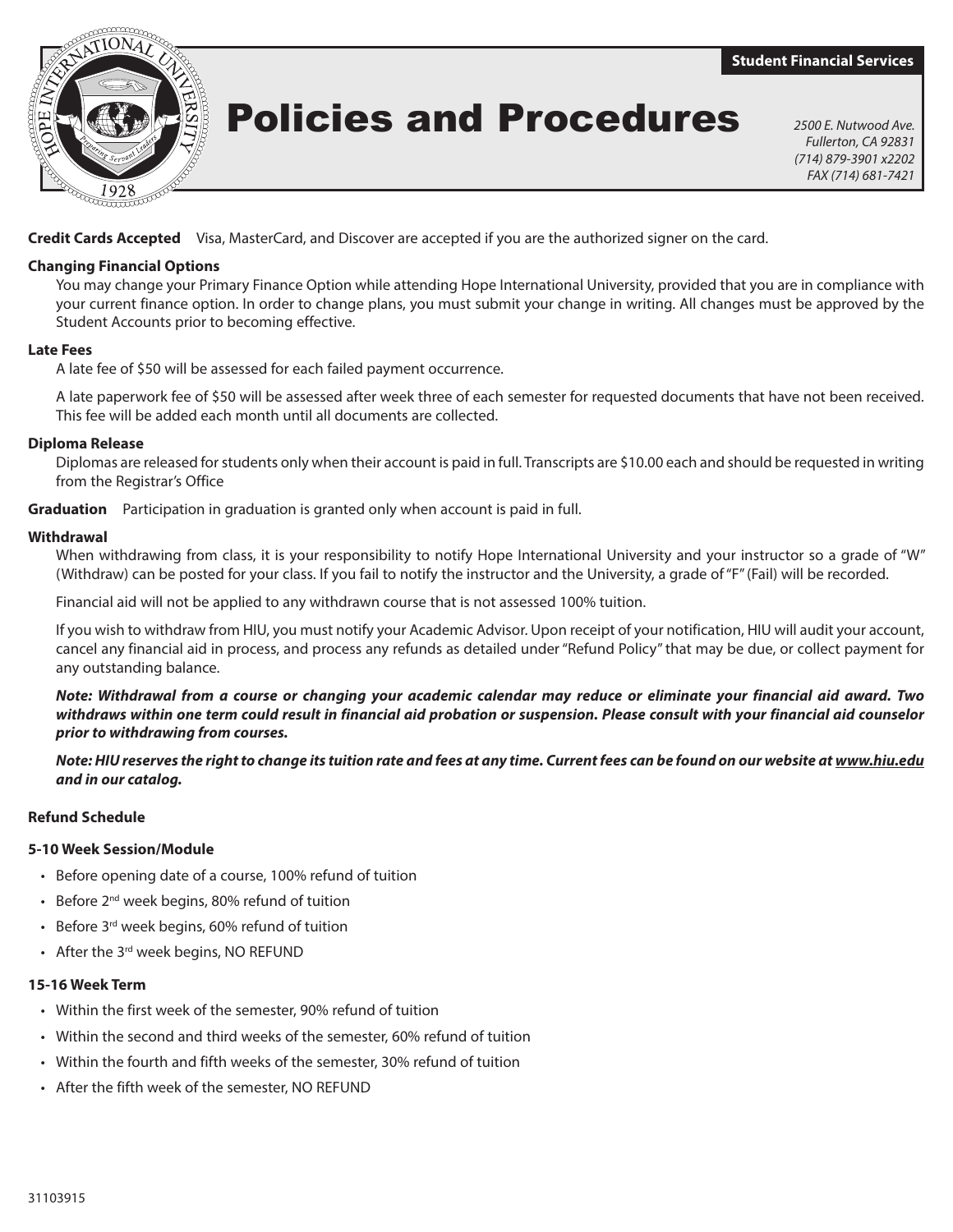

### **Online Attendance** Participation Minimum **Standard**

*2500 E. Nutwood Ave. Fullerton, CA 92831 (714) 879-3901 x2202 FAX (714) 681-7421*

#### **Definition of Attendance/Participation in Online Courses**

A student who performs a minimum of two of the following actions within the first two weeks of an online course is officially counted as attending and participating in that course:

- Participated in an assigned *substantive* (excluding student introduction) threaded discussion.
- Completed and submitted a Quiz or Examination.
- Submitted a written assignment to the Drop Box of Doc Sharing features of the eCourse.
- Posted a Journal assignment in the Journal feature of the eCourse.

#### **Consequences of Failure to Attend/Participate**

#### **Grades and Tuition Charges**

In a first online course in which a student is enrolled (registered) and fails to attend/participate (as defined above), and also has not initiated a timely withdrawal according to the university's academic policies for good standing withdrawal from a class, will receive a grade of "F" for the course and will be charged full tuition for the course.

In a second consecutive online course in which a student is enrolled (registered) and fails to attend/participate (as defined above) within the first two weeks of the course, the student will be administratively withdrawn from this second course and receive a "W" on their academic transcript for this course. The student will also be charged tuition on the prorated basis prescribed in the university catalog.

#### **Academic Dismissal**

A student who has failed to attend/participate (as defined above) for two consecutive online classes, as monitored by the university at the beginning of the third week of the second class, will be subject to academic dismissal from the university by the Academic Dean of the College in which they have been enrolled.

#### **Financial Aid Disbursement**

A student who has failed to attend/participate (as defined above) for two consecutive online classes, as monitored by the university at the beginning of the third week of the second class, will be disqualified from receiving the disbursement of financial aid funds, notwithstanding any previously determined eligibility to receive such aid.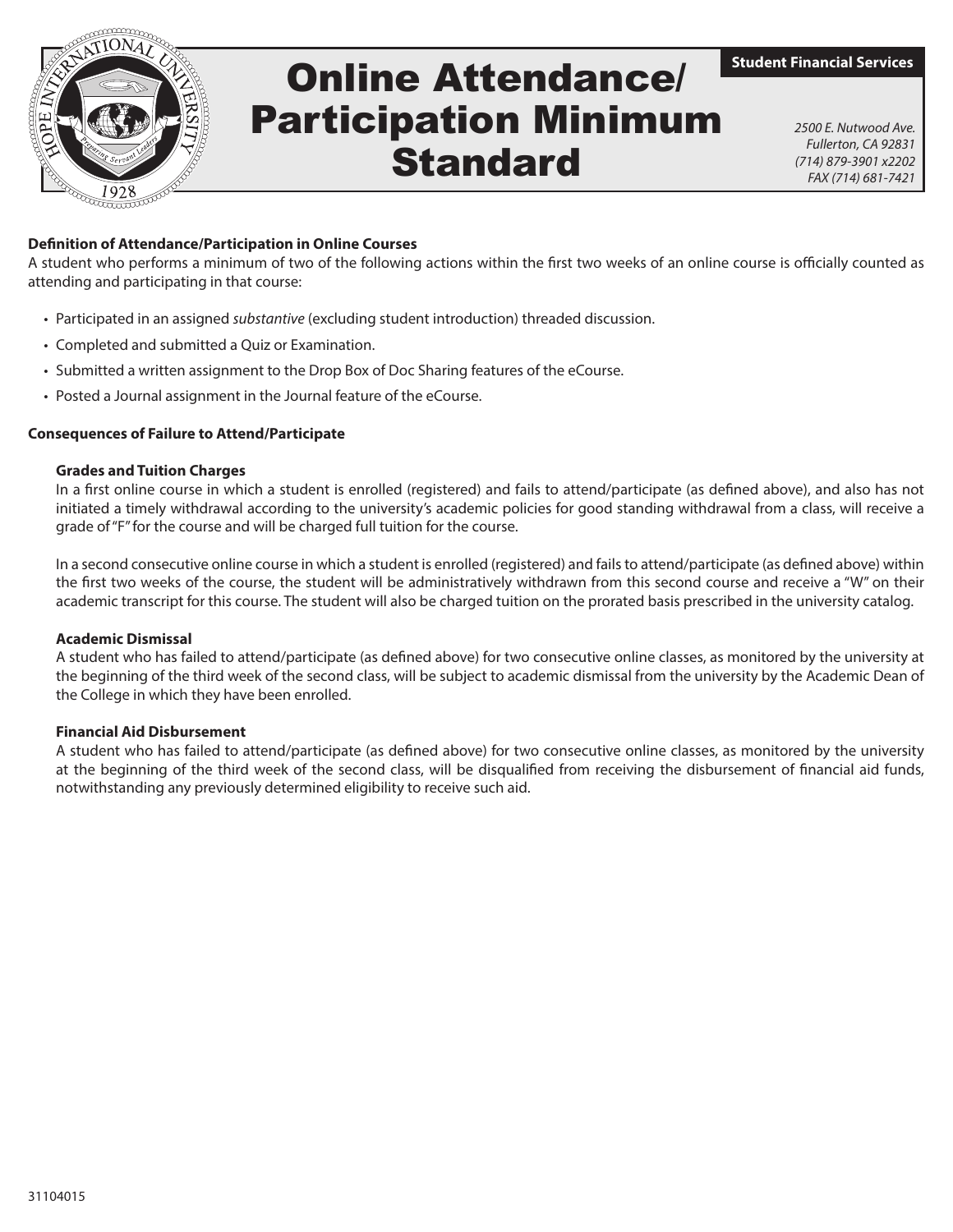

### Frequently Asked **Questions** *2500 E. Nutwood Ave.*

**Student Financial Services**

*Fullerton, CA 92831 (714) 879-3901 x2202 FAX (714) 681-7421*

#### **1. Am I eligible for tuition reimbursement where I work?**

Please see your employer for details regarding your organization's benefits.

#### **2. My company will pay for my tuition. Will HIU bill my company directly?**

See details for this option under "Third Party Plan" on the "Student Accounts Department Financial Options" form.

#### **3. Will I be able to use my Military Tuition Assistance benefits at Hope International University?**

Yes, you may use your Military Tuition Assistance benefits at Hope International University.

#### **4. How will I be notified of my outstanding balance?**

Your account information is available on your student portal and can be accessed anytime.

#### **5. How does the financial aid process work?**

Students must complete the appropriate financial aid paperwork.

 **See details for this option under "Financial Aid Plan" on the "Student Accounts Department Financial Options" form.** Once the paperwork has been processed, the Financial Aid Office will send the student an Award Letter outlining which aid programs the student is eligible for. Financial Aid applications cannot be processed until a student has been accepted to the Online or Graduate Program. Financial Aid awards are automatically posted to the student's account after the financial aid department has certified enrollment and confirmed eligibility. **Financial aid is not guaranteed to cover all charges.**

#### **6. How will my aid eligibility be determined?**

 Financial aid eligibility is determined by a federally standardized methodology which takes into account many things, including your income from the previous year, the number of dependents you have, and how many of your dependents will be attending college in the same year you are. Your "financial need" will be calculated in the same way no matter which school you attend.

#### **7. What aid will I be considered for?**

 By filling out the FAFSA, available online at *www.studentaid.gov/h/apply-for-aid[/fafsa](http://www.fafsa.ed.gov)* we will be able to determine your eligibility for all of the Federal grant and loan programs. Graduate Students are not eligible for federal grants.

#### **8. If I am interested in applying for a loan, what should I do?**

 Hope International University participates in the Federal Direct Loan Program. Students must apply for Federal Financial Aid by completing the FAFSA, a Master Promissory Note (MPN), and Entrance Interview. (The maximum loan amount the student is eligible for under Direct Loan guidelines is determined in the awarding process.) **See details for this option under "Financial Aid Plan" on the "Student Accounts Department Financial Options" form.**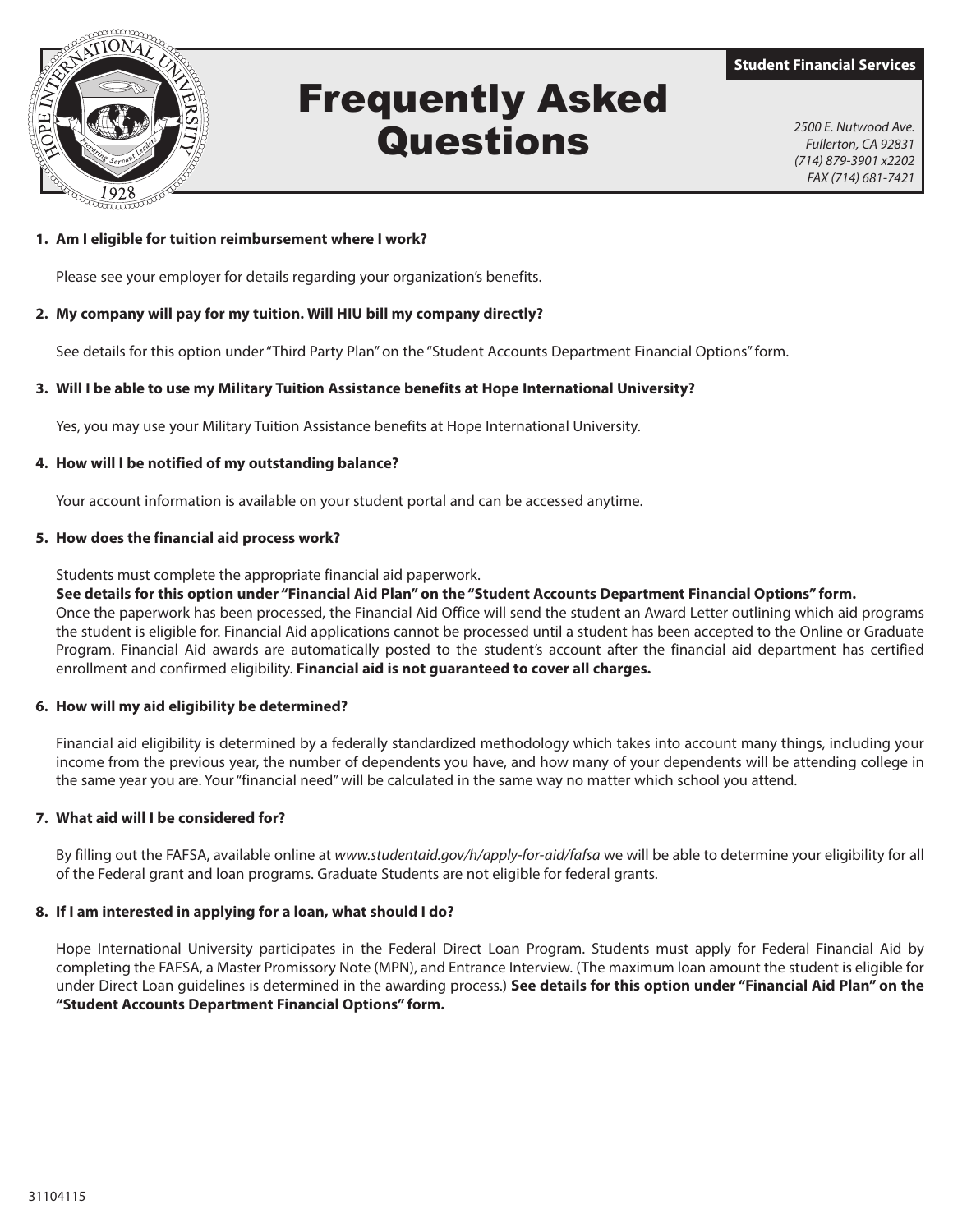#### **Federal Student Loans**

| Loan                                          | Lender                            | <b>Amounts</b>                                                                                                                                       | <b>Interest Rates</b>                                                                                   | <b>Repayment Terms</b>                                                                                      |
|-----------------------------------------------|-----------------------------------|------------------------------------------------------------------------------------------------------------------------------------------------------|---------------------------------------------------------------------------------------------------------|-------------------------------------------------------------------------------------------------------------|
| Subsidized<br>Federal<br>Direct Loan          | Department of<br><b>Education</b> | Limits for subsidized Federal<br>Direct Loans are:<br>$\Box$ \$3,500 – Freshman<br>$\Box$ \$4,500 – Sophomore<br>$\Box$ \$5,500 - Juniors, Seniors   |                                                                                                         | Repayment begins 6 months after you<br>graduate or drop below 1/2 time.<br>Minimum monthly payment is \$50. |
| Unsubsidized<br><b>Federal Direct</b><br>Loan | Department of<br><b>Education</b> | Limits for unsubsidized loans are:<br>$\Box$ \$6,000 – Freshman &<br>Sophomores<br>$\Box$ \$7,000 - Juniors & Seniors<br>$\Box$ \$20,500 – Graduates | Please refer to<br>https://studentaid.<br>gov.<br>For the most<br>current interest<br>rate information. | Repayment begins 6 months after you<br>graduate or drop below 1/2 time.<br>Minimum monthly payment is \$50. |

#### **9. How long does it take to process a Student Loan?**

 Disbursements are initially scheduled at the beginning of each term or at the time it is determined the student has maintained enrollment and has been assessed charges for at least 6 units for undergraduate students and 4 units for graduate students. The delay in your disbursement will not prohibit you from beginning classes or requesting a book loan if you are eligible for this advance.

 Please note that the date of disbursement is not the date the actual funds are available to the student. If you are anticipating a refund, it will take 7 to 10 business days after these funds are applied to your account before they will become available to you. Disbursement dates are indicated on your award and are set dates and cannot be changed (advanced). Your disbursement date could be delayed if there has been a change to your enrollment or delay in receiving necessary documents to complete and process your financial aid. Active participation in coursework will be verified prior to disbursement.

#### **10. Are there other scholarships or grants available?**

There are many private grants and scholarships available to qualified students. You should check these web sites for more information.

*www.1.fastweb.com/fastweb/ www.finaid.org/ www.salliemae.com/*

#### **State and Federal Grants (Undergraduate)**

| Grant              | <b>Provider</b>     | <b>Eligibility</b>                                                                                                | <b>Amount of Aid</b>                                  | <b>Duration of Aid</b>                                       |
|--------------------|---------------------|-------------------------------------------------------------------------------------------------------------------|-------------------------------------------------------|--------------------------------------------------------------|
| Cal Grant A        | State of California | State grants for California residents<br>based on financial need, GPA, and the<br>filing date of your FAFSA form. | Determined by the<br>California Student               | Awarded on a yearly<br>basis with renewal                    |
| Cal Grant B        | State of California | State grants for California residents<br>from low income families.                                                | Aid Commission.                                       | subject to continued<br>financial need as<br>demonstrated by |
| Federal Pell Grant | Federal Government  | <b>Federal Government</b>                                                                                         | Grants range from<br>\$661 to \$6,495.00<br>per year. | submitting an updated<br>FAFSA form.                         |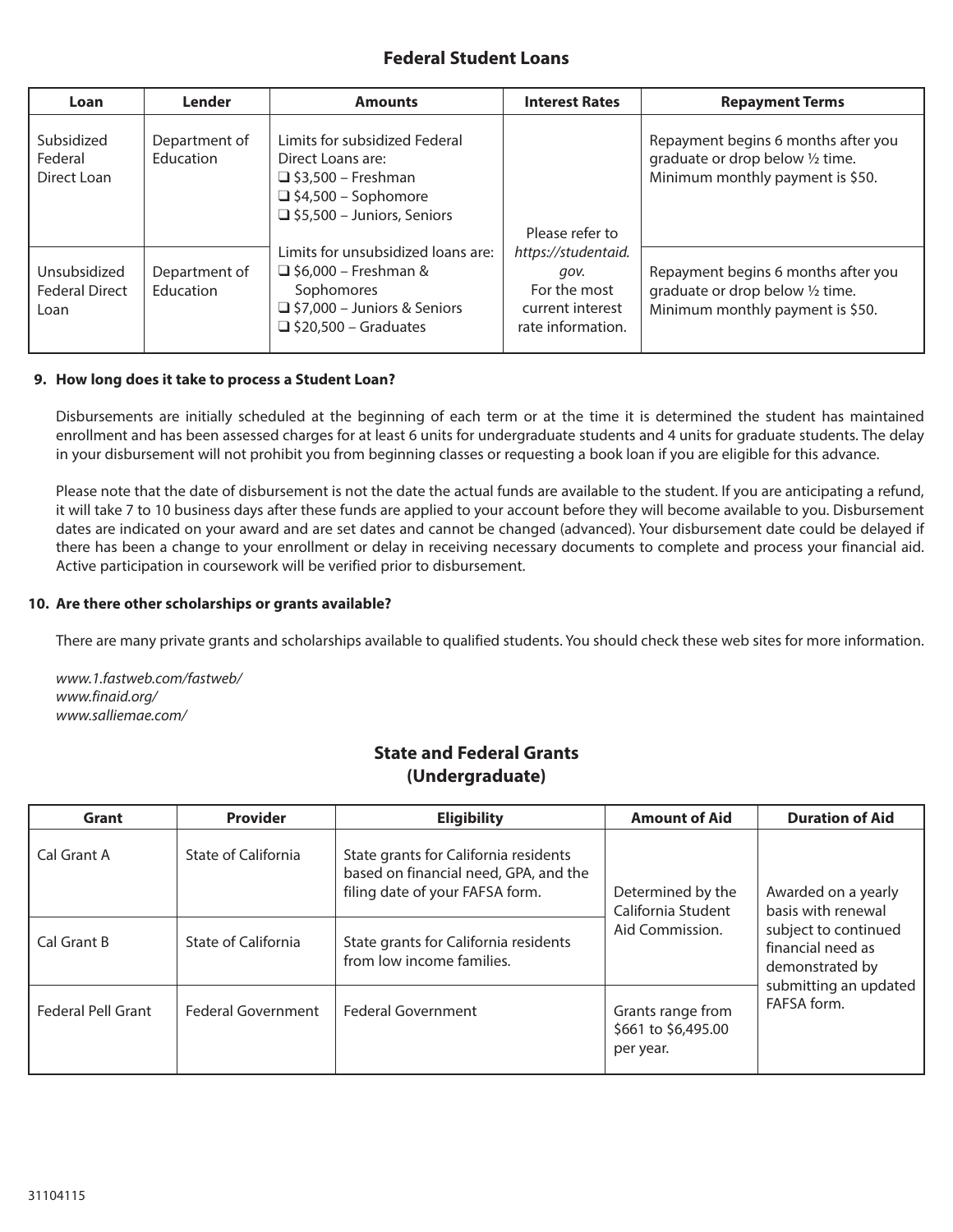#### **11. How can I get a book loan?**

 If you have completed your financial aid file and you will have funds in excess of the amount of your tuition and fees, you can get an advance on your aid for books. Contact the bookstore and they will invoice student accounts the exact amount with tax and shipping if necessary. Book loans can take up to a week to process so it is best to contact the bookstore 1-2 weeks prior to the start of your course.

#### **12. What can I expect regarding Registration?**

 You will be expected to complete and return: a) registration form; b) a Student Financial Agreement; and c) any required financial aid forms (e.g. Award Letter, loan application, Satisfactory Progress Policy, etc.). Admissions Office Staff, Financial Aid, and Student Accounts Staff are available by phone and e-mail to discuss all aspects of the financial aid and registration process.

#### **13. Will I need to re-apply for financial aid?**

Yes! Every Year! A school year is defined as June 1<sup>st</sup> to May 31<sup>st</sup>. Aid covers Summer, Fall and Spring terms. Financial aid is not **guaranteed to cover all charges.**

See details for this option under "Financial Aid Plan" on the "Student Accounts Department Financial Options" form.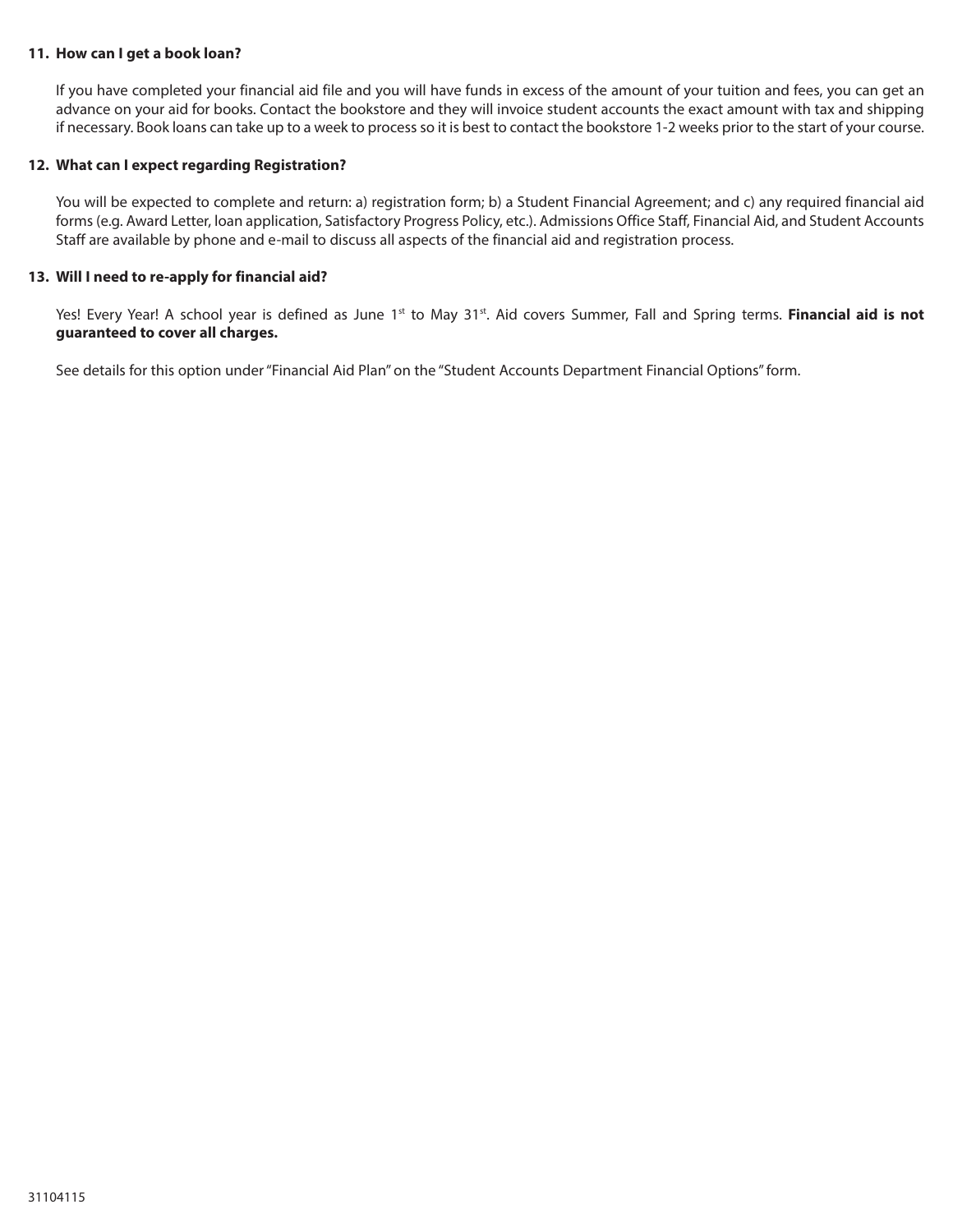**Student Financial Services**



### Information For Financial Aid Recipients

*2500 E. Nutwood Ave. Fullerton, CA 92831 (714) 879-3901 x2202 FAX (714) 681-7421*

#### **What You Need To Do To Receive Your Financial Aid**

#### **Review Your Financial Aid Award Letter**

#### **Follow the steps below:**

- 1. Complete a FAFSA (Free Application for Federal Student Aid). Make sure to add HIU's school code 001252
- 2. Submit required items to the Student Financial Services Offices.
- 3. Review the financial aid programs. A detailed description of each program is discussed in this guide.
- 4. Note the total amount of your financial aid eligibility.
- 5. Review your Award Letter for indication that you need to submit any other documents.
- 6. By signing your Award Letter, you are agreeing to accept the awards offered. However, if you wish to decline or reduce any amount, this can be done on your Student Portal.
- 7. Keep the first page for your records and sign and return the second page to the University, or you may accept your award through your student portal.

#### **Required Documents:**

The Financial Aid Office will award students who have been officially admitted to the University and have completed a FAFSA. However, there may be additional documents required before your eligibility is determined or funds disbursed.

Please refer to your Financial Aid Award Letter, to determine if you need to submit any additional documentation.

Should you need to complete and submit any additional documents, please note forms are available online on the Financial Aid web site at *www.hiu.edu*. Select *Admissions*, then *Financial Aid*, and go to *Download Forms*.

#### **Tell Us About Any Changes**

- **•** Will you receive or have you received any awards that do not appear on your Award Letter (i.e. other scholarships)?
- **•** Is your housing information correct?
- **•** Has your family status changed marriage, birth, death, adoption?
- **•** Has your family's employment status changed (reduced hours, loss of employment)?
	- **•** If you answered "yes" to any of these questions, please notify us in writing. If there is any change in your financial aid eligibility, we will send you a revised award letter.

#### **Meet All General Eligibility Requirements**

To be eligible for the awards listed on your Award Letter:

- **•** You must be officially admitted to HIU.
- **•** You must be a citizen or eligible non-citizen of the United States to receive any federal aid.
- **•** You must be enrolled at least half-time at HIU. However, some awards may require full-time enrollment.
- **•** You must have a valid Social Security Number.
- **•** You must not be in default on repaying any student loans.
- **•** You must not owe refunds for federal grant funds to any institution.
- **•** You must show satisfactory academic progress (SAP) toward your degree.

#### **Register for Classes**

To receive the aid listed on our award letter, you must register at least half-time (6 units or more, per semester for undergraduate students and 4 units for graduate students).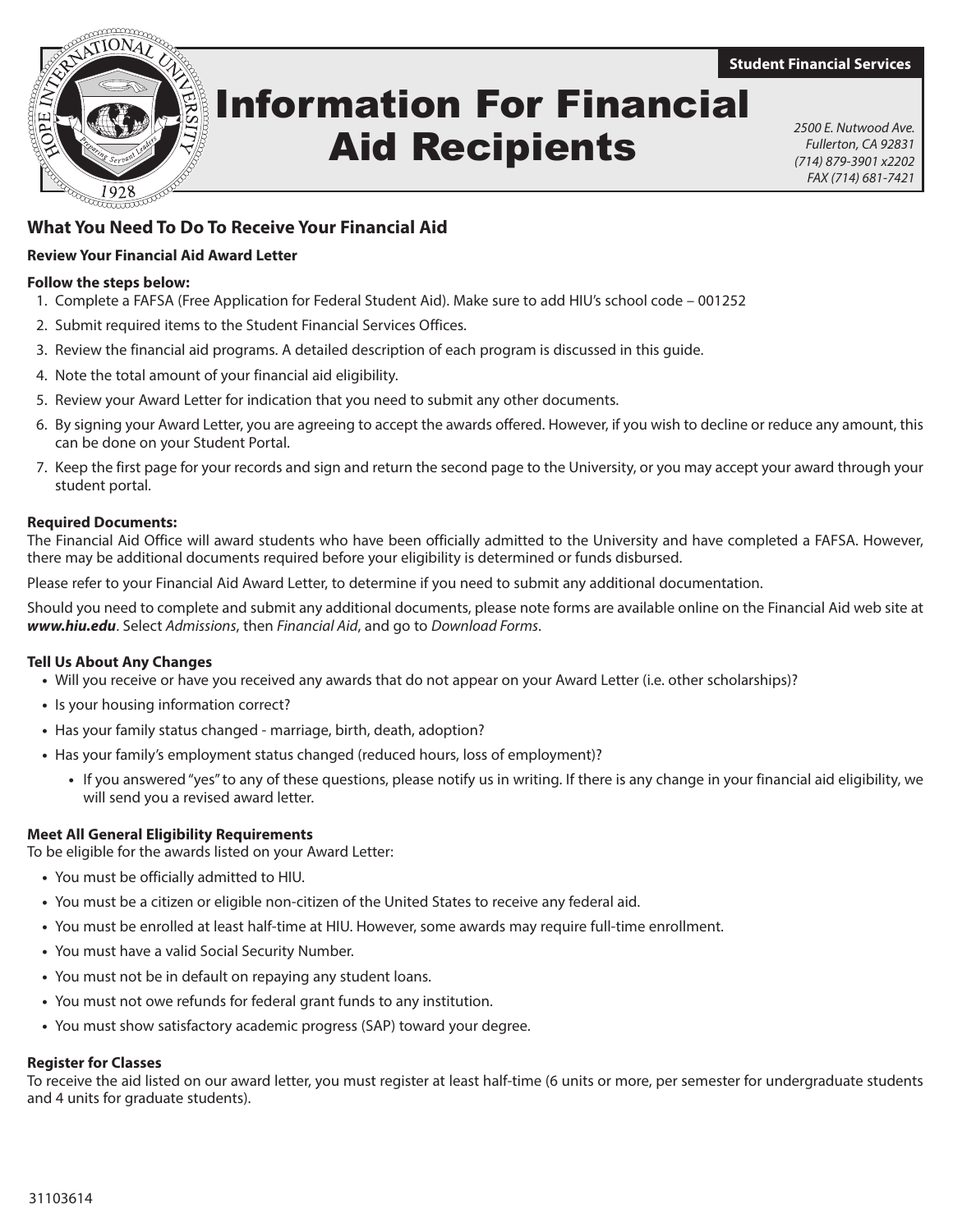#### **Management of Your Student Account and Payment Plan Options**

Your tuition charges, credits, payments, and refunds are processed and posted to your record by the Student Accounts Department. This information can be obtained by checking your student portal.

As an *alternative* to borrowing loans, the following options are also available:

Direct cash payments may be submitted to the Student Accounts Department.

Additional information on the tuition payment plan may be obtained from a Student Accounts Representative.

You may contact the Student Accounts Department at (714) 879-3901, extension 2202 to receive additional information on their required forms and/or the direct cash and tuition payment plans.

#### **How Your Financial Aid is Determined**

The information that you submitted on the Free Application for Federal Student Aid (FAFSA) (and/or additional documents) is used to determine your "financial need." Listed below is the calculation used to determine your financial need – subtracting the Expected Family Contribution (EFC) from the estimated Cost of Attendance.

| Example:                      |          |
|-------------------------------|----------|
| Cost of Attendance            | \$30,000 |
| - Minus Student and/or Parent |          |
| Contribution (EFC)            | \$2,000  |
| = Financial Need              | \$28,000 |
|                               |          |

#### **Cost of Attendance (COA)**

In most cases, the annual cost of attendance is based on a nine-month budget. Components include: tuition, fees, books and supplies, housing (on-campus, off-campus, or living with parent), personal expenses, and transportation costs. All of these figures are standardized as established by Hope International University and the California Student Aid Commission. Your institutional "direct costs" for tuition, fees, and housing, are listed on your Award Letter.

#### **Expected Family Contribution (EFC)**

Your Expected Family Contribution is the amount determined by the federal government that you and/or your parents can contribute toward your educational costs. The amount(s) listed for student and/or parent contributions reflect an estimated figure. This figure was computed utilizing income and asset information submitted on the FAFSA. The contribution is adjusted for the number of family members (excluding parents) attending college at least half-time and working toward a degree or certificate.

#### **Other Resources**

The following are considered resources other than income available to help meet your educational costs: veteran's benefits, vocational rehabilitation benefits, scholarships (from a church or an outside agency), child support, AmeriCorp benefits and other forms of financial assistance.

#### **Financial Aid Programs**

The types of Financial Aid Awards listed on your Award Letter are based on full-time (12 units for undergraduate and 8 units for graduate students or more per semester) enrollment. Based on the availability of funds, you may be offered one or more of the following types of assistance:

#### **Grants - Federal and State**

#### **Federal Pell Grant**

The Federal Pell Grant Program provides grants (funds that do not have to be repaid) to eligible undergraduates students who demonstrate need.

#### **Cal Grant A**

Cal Grant A is awarded to California residents by the California Student Aid Commission (CSAC). These awards are based on a student's grade point average and financial need to pay for registration fees only. The estimated award amount for tuition for private colleges and universities is \$9,220.

#### **Cal Grant B**

Cal Grant B is also a state grant awarded to California residents to pay for living expenses (and sometimes university fees). The estimated stipend for living expenses is \$1,648. Freshman awards are limited to the non-fee college costs such as living expenses, books and supplies, transportation, etc. When renewed for sophomores, juniors and seniors, a Cal Grant B may also cover all or part of the tuition fees. All Cal Grant B recipients must complete, sign and return a *Cal B Subsistence* form to the Financial Aid Office before any funds can be credited to their student account.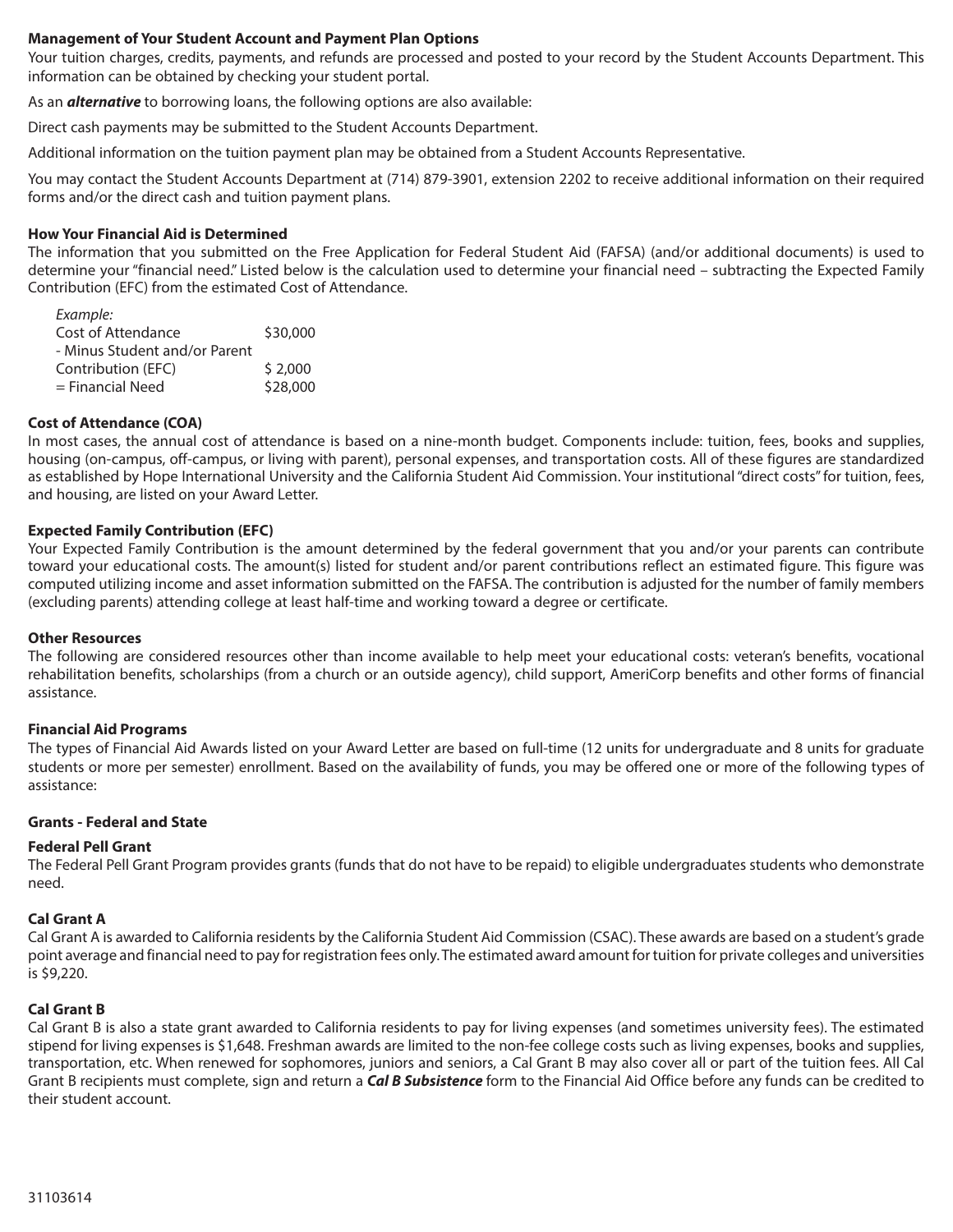To be eligible for consideration of a Cal Grant A or B, students must complete their FAFSA application and Cal Grant GPA Verification form by March 2<sup>nd</sup>. Students who are awarded or are current recipients of a Cal Grant need not re-complete a GPA Verification Form for the following year. However, to be considered for renewal, students should complete a FAFSA application anytime after October 1st, each year. Visit *www.csac.ca.gov* for additional information. Renewal awards are subject to household size, income and assets.

#### **Military Benefits**

HIU offers a number of benefits to help you achieve your professional, personal, and academic goals in a supportive environment including:

- Active Duty Tuition Discount
- Post 9/11 and Montgomery GI Bills
- Yellow Ribbon
- Servicemembers Opportunity Consortium
- FAFSA

In addition, we accept military credits earned through service schools (SMARTS, AARTS and CCAF) or DANTES/CLEP exams. With HIU you will be connected with an Academic Coach who is specially trained to assist with military and VA benefits.

#### **Student Employment**

#### **Federal Work-Study Program**

The Federal Work Study Program (FWS) provides funds to employ students (on-campus or off-campus in selected opportunities) who qualify for financial aid. Students must be enrolled at least half-time and demonstrate financial need (through the need-analysis process ). FWS awards typically range up to \$3,000; however, requests for increases may be directed to the Financial Aid Office. Hourly wages are paid in compliance with minimum wage laws; students may work from 5 to 20 hours per week, depending upon the supervisor's need and the student's work-study award. Also, you may reduce your student loan eligibility to be eligible for FWS. The amount a student can earn is limited to the amount he/she is awarded. During the semester breaks, up to 40 hours per week can be worked. Students are responsible for monitoring their earnings so that they do not earn more than their award.

Semi-monthly paychecks will be based on your hourly wage and number of hours worked. Paychecks are normally available on the 5<sup>th</sup> and 20<sup>th</sup> of each month.

#### **Required forms:**

- Free Application for Federal Student Aid (FAFSA) for the current academic year (*www.fafsa.ed.gov*)
- *Hope* FWS Job Application *www.hiu.edu/about/jobs.asp*

Federal Work study employment is coordinated through the office of Human Resources and students must fill out a FWS Job Application via the *Hope* **FWS Job Application** link listed above. The Financial Aid Office will award the FWS funds upon receipt of notification that the FWS Job Application has been submitted to Human Resources.

Federal Work Study awards will continue to be offered to students as long as funds and job opportunities are available.

#### **Loans**

#### **Direct Loan Program – Subsidized and Unsubsidized Student Loans**

The Direct Loan Program provides low-interest, long-term loans through the federal government. These funds must be REPAID.

Loans can be **subsidized or unsubsidized**. To be eligible to borrow a Direct Loan, students must be enrolled at least half-time (6 units undergraduate and 4 units for graduate students). If you drop below half-time during a semester, the remainder of your loan may be canceled. If you decide to borrow a Direct Loan, you will be required to complete a Master Promissory Note. Visit the following web site, *https://studentaid.gov* to complete the promissory note online. *Special Note: First-time borrowers at HIU are required to complete an Entrance Loan Counseling session.* Students may satisfy this requirement by completing an on-line session via the following web site *https:// studentaid.gov* or students can attend an in-person session by calling our office at (714) 879-3901, extension 2202 to schedule an appointment.

**Repayment** normally begins **six months** following graduation or when you cease to be enrolled at least halftime. Payments and length of repayment period depends on the size of your debt but must be a minimum of \$600 per year. Under special circumstances, repayment of a Direct Loan that is not in default may be deferred or canceled. Repayment, deferment and cancellation are handled by your lender or loan servicing center. If you are eligible for a Direct Loan, we have included one (either subsidized or unsubsidized or a combination of both) as part of your financial aid award. Please refer to the following paragraphs to learn the differences between the *subsidized* and *unsubsidized*  Direct Loans.

#### **Subsidized Loan**

The amount of a subsidized Federal Direct Loan you can borrow is the difference between the cost of education and your resources (family contribution, financial aid, and any other assistance you receive from the school and outside sources). However, you cannot borrow more than the federal maximum. If you are eligible for a subsidized loan, the federal government pays the interest for you while enrolled at least ½-time each semester.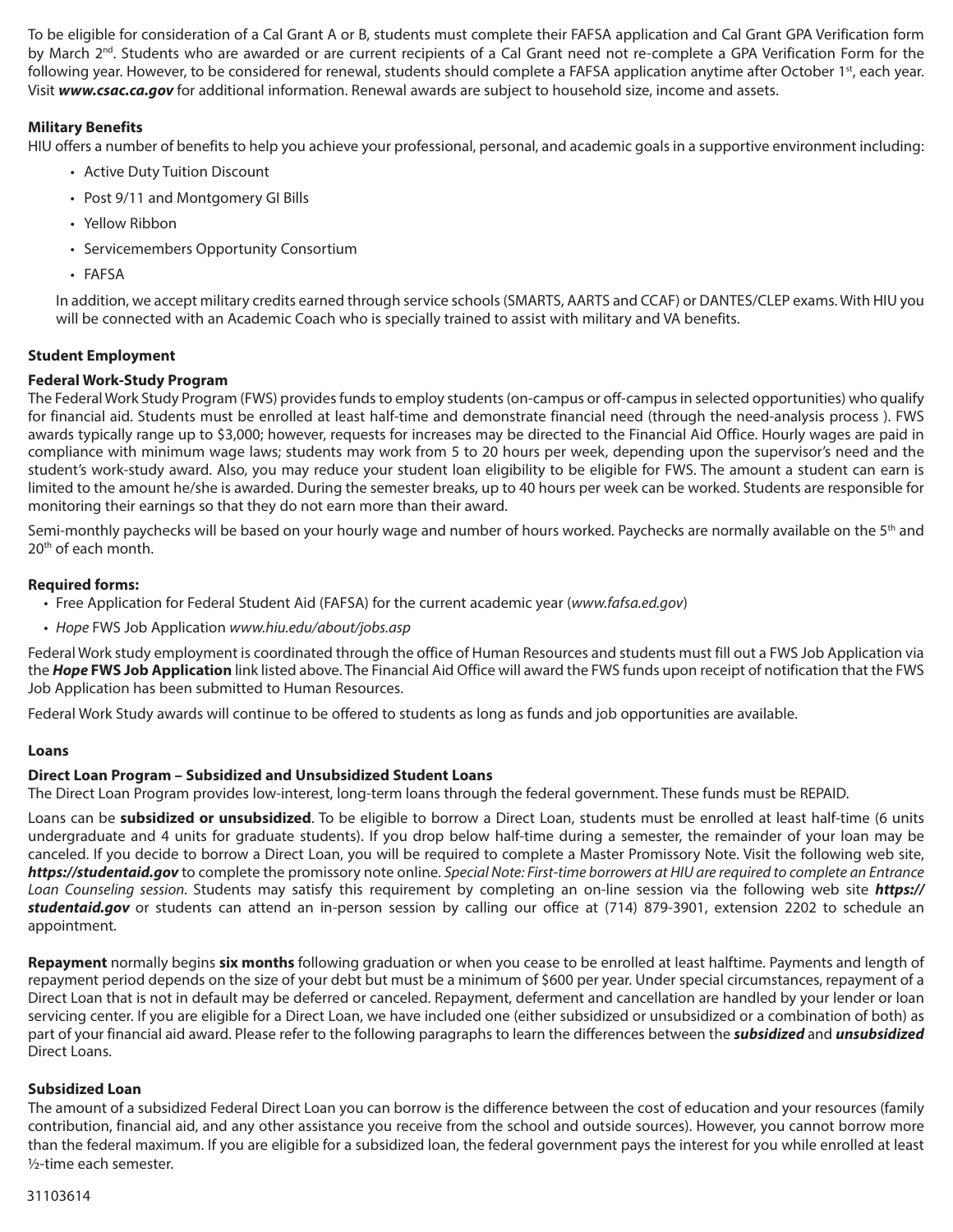#### **Unsubsidized Loan**

The unsubsidized Federal Direct Loan is awarded to students who do not qualify for the maximum subsidized loan eligibility. The unsubsidized loan can replace all or part of the family contribution. However, the amount of the loan cannot be more than the difference between the cost of education and any financial assistance you will receive from the school and any outside source (including the subsidized Federal Direct Loan). If you are a dependent student, your total Federal Direct Loan (subsidized, unsubsidized, or a combination of both) cannot exceed the annual and/or aggregate federal maximums for these loans. Interest will be charged beginning the day the loan is disbursed until the day the loan is repaid in full.

#### **Federal Parent Loans to Assist Students (PLUS)**

PLUS loans are intended to provide a source of financial assistance to parents of dependent students. Parents (with satisfactory credit histories) may borrow up to the estimated cost of attendance each year, minus any financial aid awarded to the student. Interest begins to accrue immediately after the first disbursement. Repayment begins immediately after the final disbursement of the loan occurs, with the first payment due within 60 days. If you are a dependent student and your parent does not qualify for a Federal PLUS loan, you may be eligible to borrow an additional unsubsidized Loan. PLUS loan applications Direct are available in the Financial Aid Office or parents may choose to apply online by visiting *https://studentaid.gov*.

Interest rates on Direct Loans change annually, every July 1<sup>st</sup>. Please refer to **https://studentaid.gov** for more details.

#### **Repayment Plans**

|                                                       | <b>Standard</b>             | <b>Graduated</b>                                                                                                                                 | <b>Extended Fixed</b>                                                                                                                                 | <b>Extended Graduated</b>                                                                                                                                                                                                                                                 |
|-------------------------------------------------------|-----------------------------|--------------------------------------------------------------------------------------------------------------------------------------------------|-------------------------------------------------------------------------------------------------------------------------------------------------------|---------------------------------------------------------------------------------------------------------------------------------------------------------------------------------------------------------------------------------------------------------------------------|
| <b>Repayment</b><br><b>Period</b>                     | 10 years                    | 10 years                                                                                                                                         | 25 years                                                                                                                                              | 25 years                                                                                                                                                                                                                                                                  |
| <b>Payment</b><br><b>Type</b>                         | Fixed<br>Payments           | Payments start low, then<br>increase every 2 years.                                                                                              | <b>Fixed Payments</b>                                                                                                                                 | Payments start low, then increase<br>every 2 years.                                                                                                                                                                                                                       |
| <b>Conditions</b><br>and Payment<br><b>Guidelines</b> | Payments of<br>\$50 or more | Payments must be at least<br>equal to monthly interest due.<br>No single payment will be<br>more than 3 times greater than<br>any other payment. | More than \$30,000 in Direct<br>Loans and/or more than<br>\$30,000 in FFEL Loans.<br>New borrower as of Oct. 7,<br>1998.<br>Payments of \$50 or more. | More than \$30,000 in Direct<br>Loans and/or more than \$30,000<br>in FFEL Loans.<br>New borrower as of Oct. 7, 1998.<br>Payments must be at least equal<br>to monthly interest due.<br>No single payment will be more<br>than 3 times greater than any<br>other payment. |

Calculate your loan repayment at: *http://studentaid.ed.gov/repay-loans*

Repaying you loans. To learn about loan repayment choices and work out your Federal Loan monthly payment, go to *http://studentaid. ed.gov/repay-loans/understand/plans*.

Terms of your loans. To learn more about your loan options and responsibilities, go to: *http://studentaid.ed.gov/types/loans*.

#### **Student's Rights and Responsibilities**

You have the right to expect that your financial aid eligibility will be determined in an equitable manner consistent with federal regulations and university policies. If you are eligible for aid, you have the right to be considered for those programs for which you qualify, as long as money is available. You have the right to receive complete information about how your financial aid eligibility was determined. You have the right to obtain full information about financial aid programs and pertinent regulations, policies and procedures. You have the right to obtain full information about your debt burden as a result of receiving loans of varying amounts. You have the right to receive information about monthly and total repayment options available as well as debt management strategies. You have the right to expect that your financial records, parent's financial records, and award information are kept confidential in accordance with the Rights and Privacy Act of 1974. You have the right to expect written notification of your financial aid offer and any adjustments to it.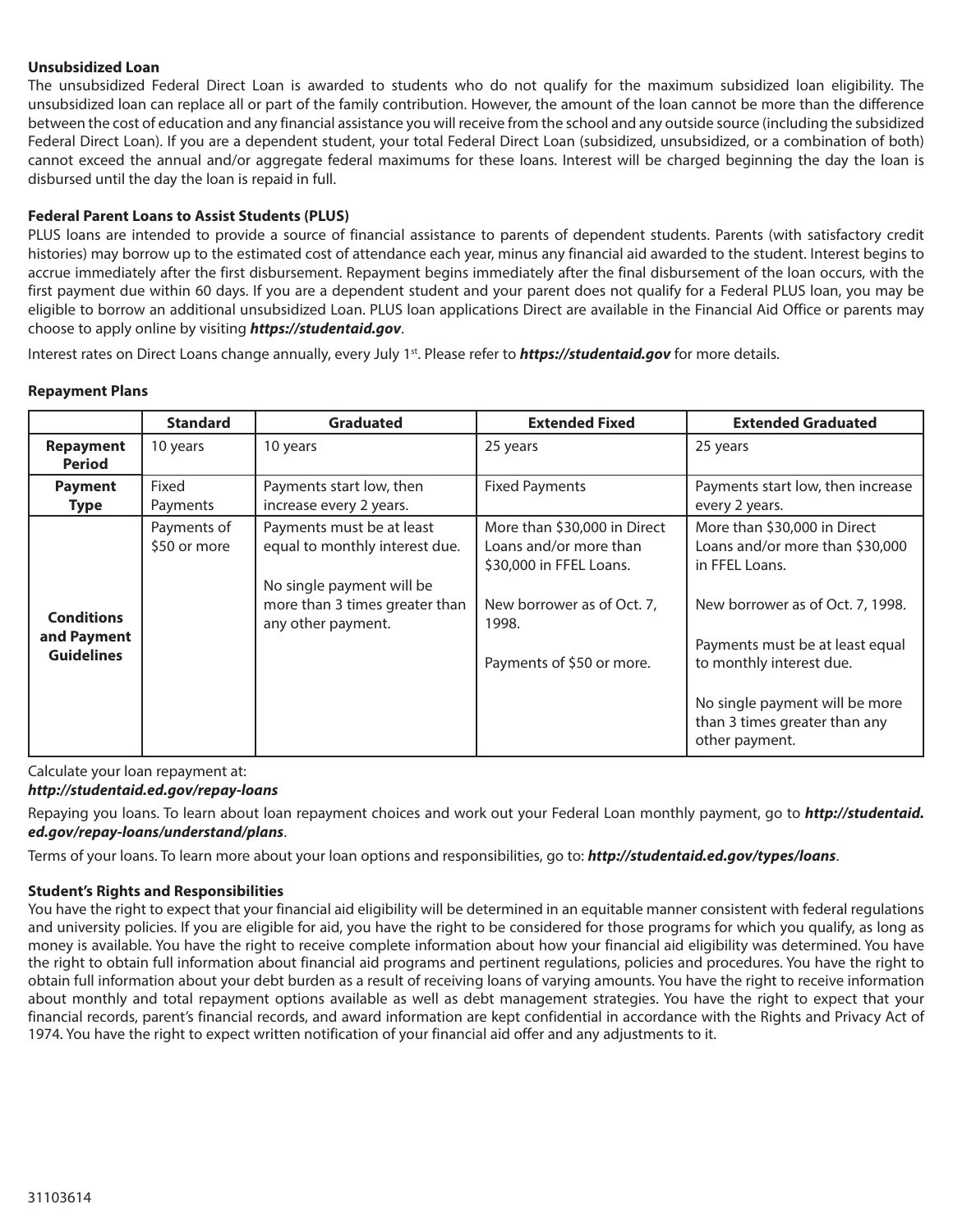#### **Responsibilities**

When you sign your Award Letter *Acceptance Agreement*, you agree to fulfill your obligations as a financial aid recipient. Read carefully the terms of your Financial Aid Awards and the section you are required to complete. It is your responsibility to be aware of your obligations and rights. It is your responsibility to report additional resources (such as other financial assistance). If the receipt of additional funds results in an "over-award" (financial aid and resources exceed the cost of education) please be advised of the following:

- Assistance for the current or subsequent terms in the academic year will be reduced or canceled; any excess will be considered as a resource for the following academic year, and subsequent financial aid eligibility will be reduced by that amount.
- You may be required to repay all or a portion of your federal funds received.

#### **Additional Student Responsibilities:**

- You are responsible for supplying complete and accurate information on which we base your eligibility for aid.
- You must maintain satisfactory academic progress.
- You must be enrolled in a program that leads to a degree, certificate, or other program leading to a recognized educational credential.
- You must not be in default or owe a refund on any Title IV funds received for attendance at any institution.
- You must not have borrowed in excess of any Title IV loan limits.
- If you *withdraw or take a leave of absence from school*, you must see a Financial Aid counselor. You may be expected to repay a portion of the financial aid disbursed to you after paying university fees. (See Refunds and Repayment.)
- You are responsible for reporting any change in your status.
- When you have signed your loan promissory note, you are responsible for paying back the loan. You are responsible for informing your lender or loan servicing center of changes in your name, address, social security number, and graduation date. You must inform your lender or loan servicing center if you transfer to another school, withdraw from school, or drop below half-time in any term.
- You are responsible for using the aid offered for educationally related expenses as defined in the student budget.
- If you are borrowing a Federal Direct Loan for the first time at *Hope*, you are required to complete an Entrance Interview before the Financial Aid Office will disburse your loan.
- If you accept a Federal Work-Study position, you are expected to perform the work in a satisfactory manner.

#### **Consumer Information**

Pursuant to federal regulations, institutions of higher learning are required to inform prospective and continuing students, staff, and faculty regarding information about the Annual Security Report, crime statistics, graduation rates, Family Education Rights and Privacy Act of 1974 (*FERPA*), athletic participation rates/financial support (*Equity in Athletics Disclosure Act*), Drug and Alcohol Policy, and other campus policies. This information is accessible on the University's web site: *www.hiu.edu*.

Graduation Rate. Percentage of full-time student who graduate within 6 years: 49%

Loan Default Rate. Percentage of borrowers entering repayment and default on their student loan: 4.5%. National average: 10.1%

Median Borrowing. Student's at HIU typically borrower \$19,894 in Federal loan for their undergraduate student. The Federal loan payment over 10 years for this amount is approximately \$239 per month. Your borrowing may be different.

#### **FERPA – The Federal Rights to Privacy Act (1974)**

This law insures that you and your family's information will be confidential, even among family members. If you want the Financial Aid Office to discuss your information with parents, spouses or guardians, please make the appropriate indication on your Authorization Form. The form is available on our web site at *www.hiu.edu*, select Admissions, then Financial Aid, then Download Forms.

#### **Reapplying for Financial Aid Each Year**

In October each year, you must reapply for financial aid for the upcoming academic year. You can renew your FAFSA at *www.studentaid. gov/h/apply-for-aid/fafsa*. It is your responsibility to apply each year.